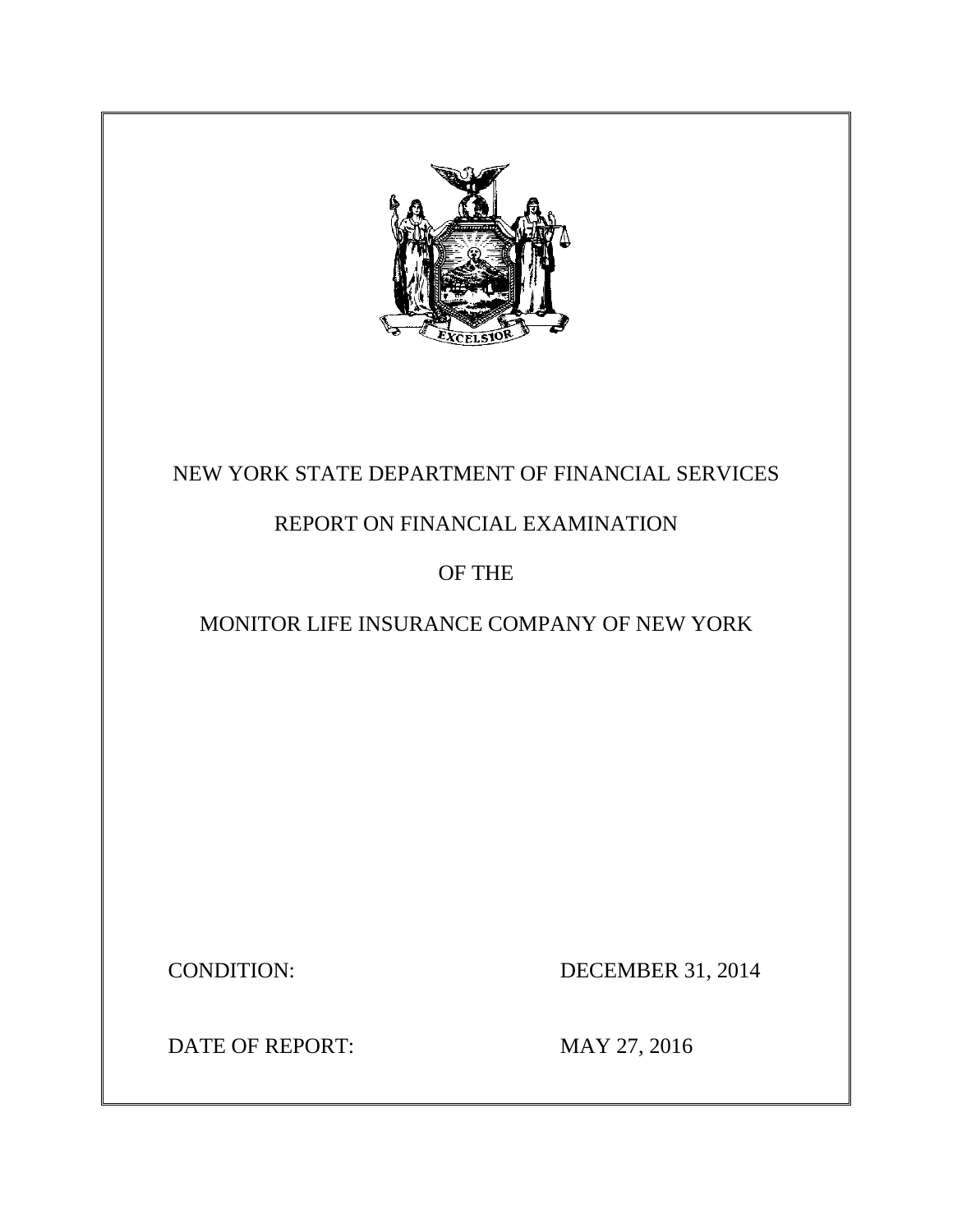## NEW YORK STATE DEPARTMENT OF FINANCIAL SERVICES

## REPORT ON FINANCIAL EXAMINATION

## OF THE

## MONITOR LIFE INSURANCE COMPANY OF NEW YORK

## AS OF

## DECEMBER 31, 2014

DATE OF REPORT: MAY 27, 2016

**EXAMINER:** 

AMBER L. KINNEY, CFE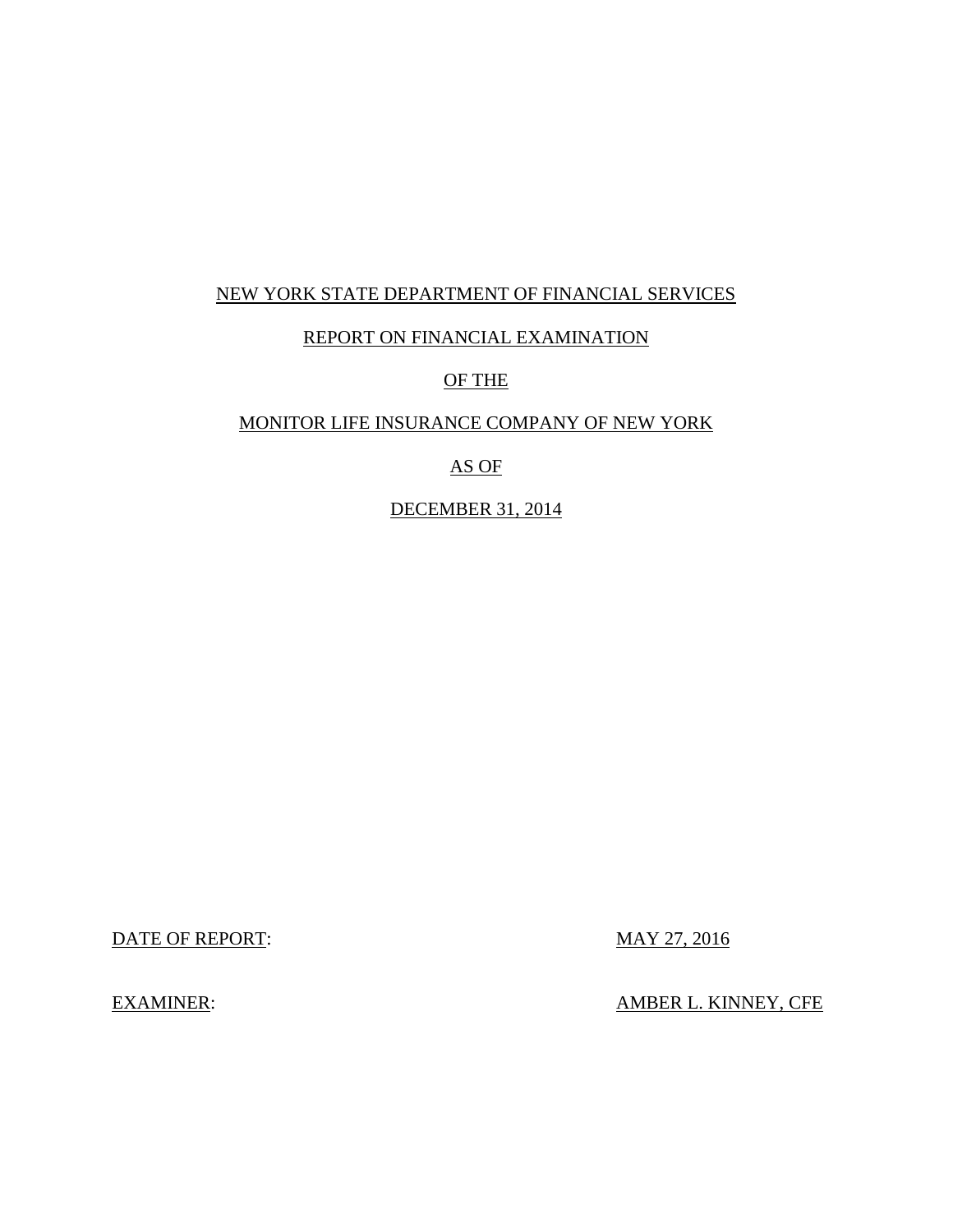## TABLE OF CONTENTS

| <b>ITEM</b>      |                                      | PAGE NO.       |
|------------------|--------------------------------------|----------------|
| 1.               | Executive summary                    | $\overline{2}$ |
| 2.               | Scope of examination                 | 3              |
| 3.               | Description of Company               | 5              |
|                  | A. History                           | 5              |
|                  | B. Holding company                   | 6              |
|                  | C. Organizational chart              | 6              |
|                  | D. Service agreements                | $\overline{7}$ |
|                  | E. Management                        | 8              |
| $\overline{4}$ . | Territory and plan of operations     | 10             |
|                  | A. Statutory and special deposits    | 10             |
|                  | <b>B.</b> Direct operations          | 10             |
|                  | C. Reinsurance                       | 11             |
| 5.               | Significant operating results        | 13             |
| 6.               | <b>Financial statements</b>          | 16             |
|                  | A. Independent accountants           | 16             |
|                  | <b>B.</b> Net admitted assets        | 16             |
|                  | C. Liabilities, capital and surplus  | 17             |
|                  | D. Condensed summary of operations   | 18             |
|                  | E. Capital and surplus account       | 19             |
|                  | F. Reserves                          | 20             |
| 7.               | Prior report summary and conclusions | 21             |
| 8.               | Summary and conclusions              | 22             |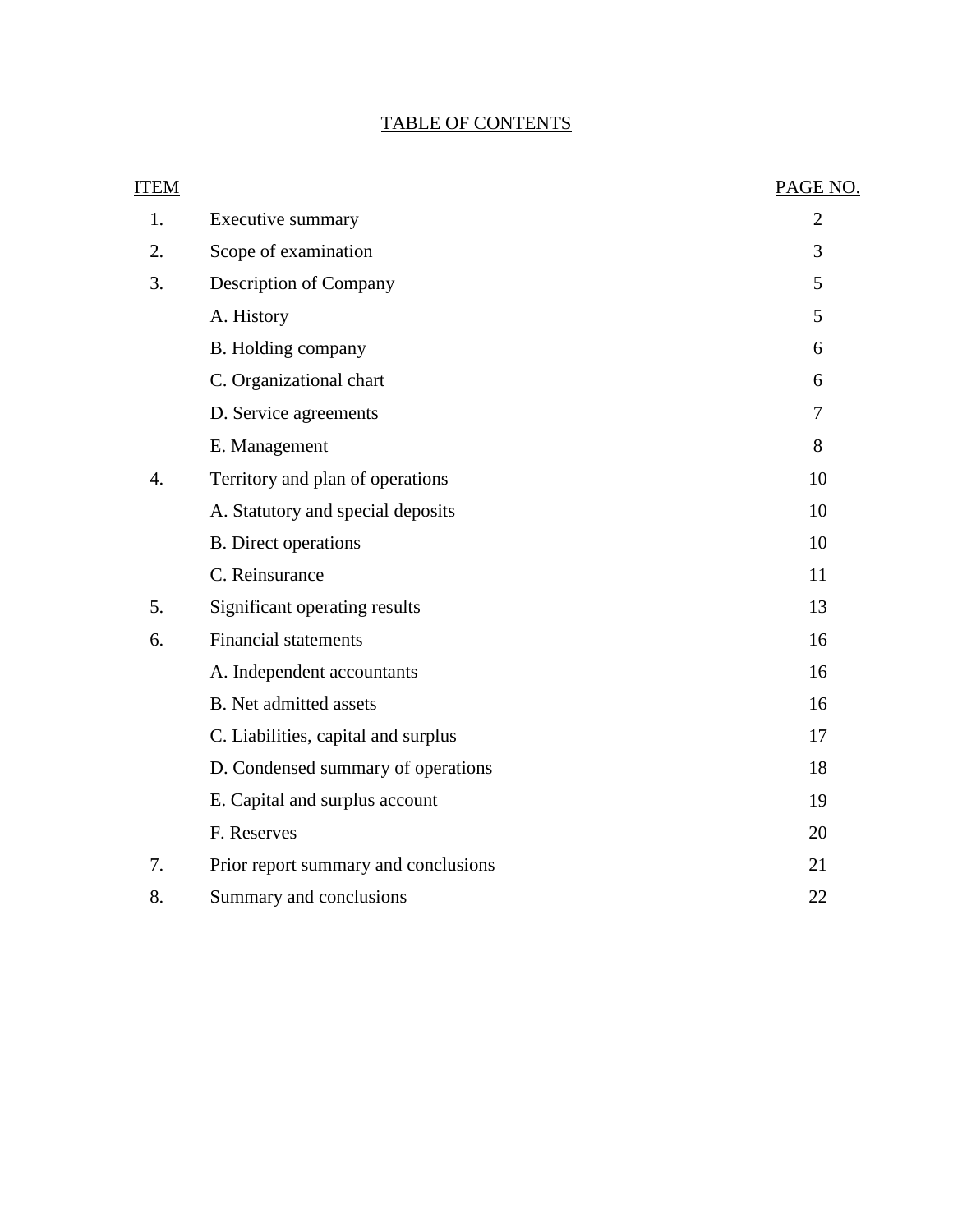

## NEW YORK STATE DEPARTMENT<sub>of</sub> **FINANCIAL SERVICES**

Andrew M. Cuomo **Maria T. Vullo** Maria T. Vullo Governor **Acting Superintendent** Acting Superintendent

May 27, 2016

Honorable Maria T. Vullo Acting Superintendent of Financial Services New York, New York 10004

Madam:

 2015 and annexed hereto, an examination has been made into the condition and affairs of Monitor Life Insurance Company of New York, hereinafter referred to as "the Company," at its administrative office located at 6040 I-55 North Frontage Road, Jackson, MS 39211. The In accordance with instructions contained in Appointment No. 31385, dated October 13, Company's home office is located at 70 Genesee Street, Utica, NY 13502.

 Wherever "Department" appears in this report, it refers to the New York State Department of Financial Services.

The report indicating the results of this examination is respectfully submitted.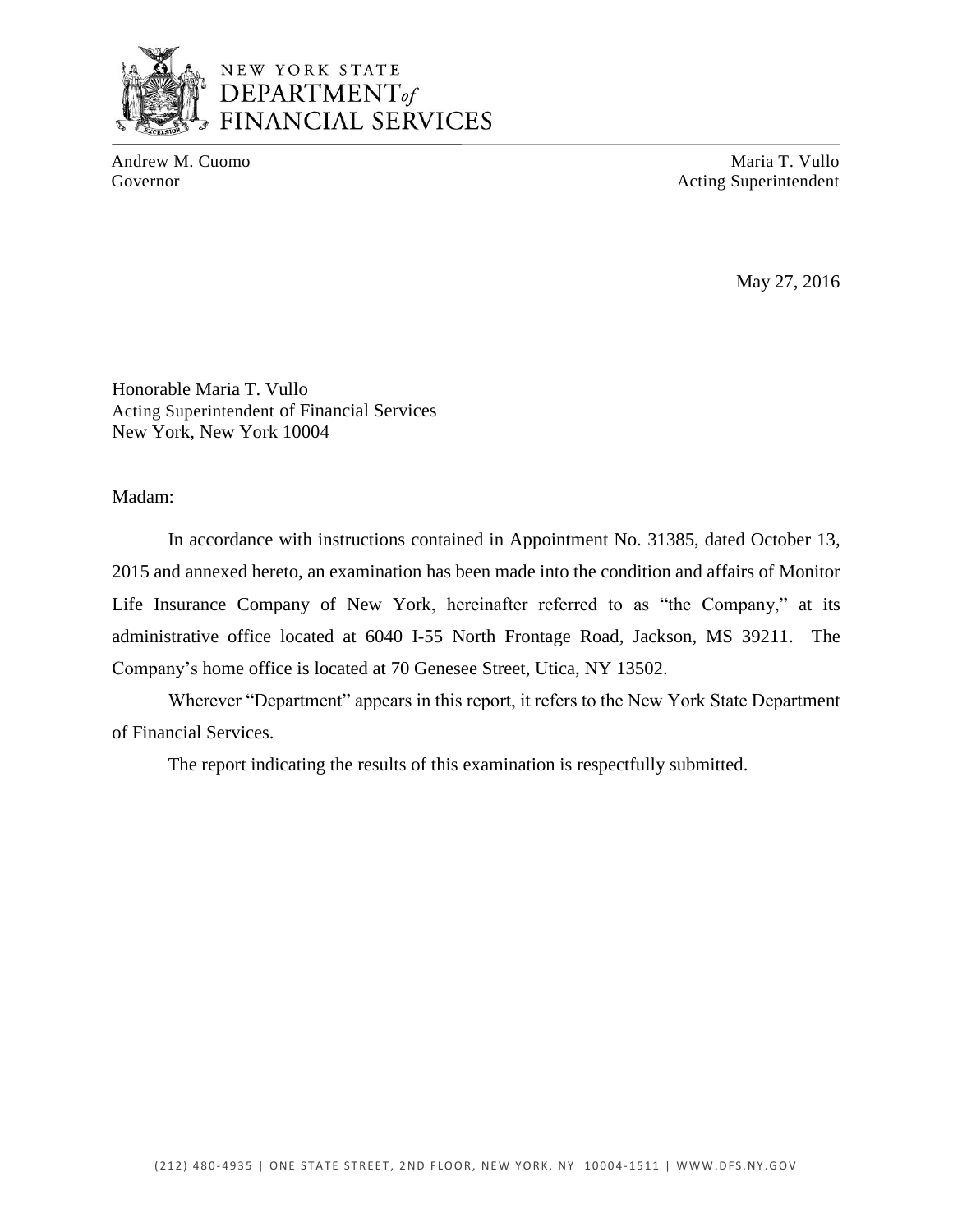## 1. EXECUTIVE SUMMARY

<span id="page-4-0"></span>The material recommendation contained in this report are summarized below.

 The examiner recommends that the Company continue to use the reserving methodology as agreed upon with the Department. (See item 7 of the report)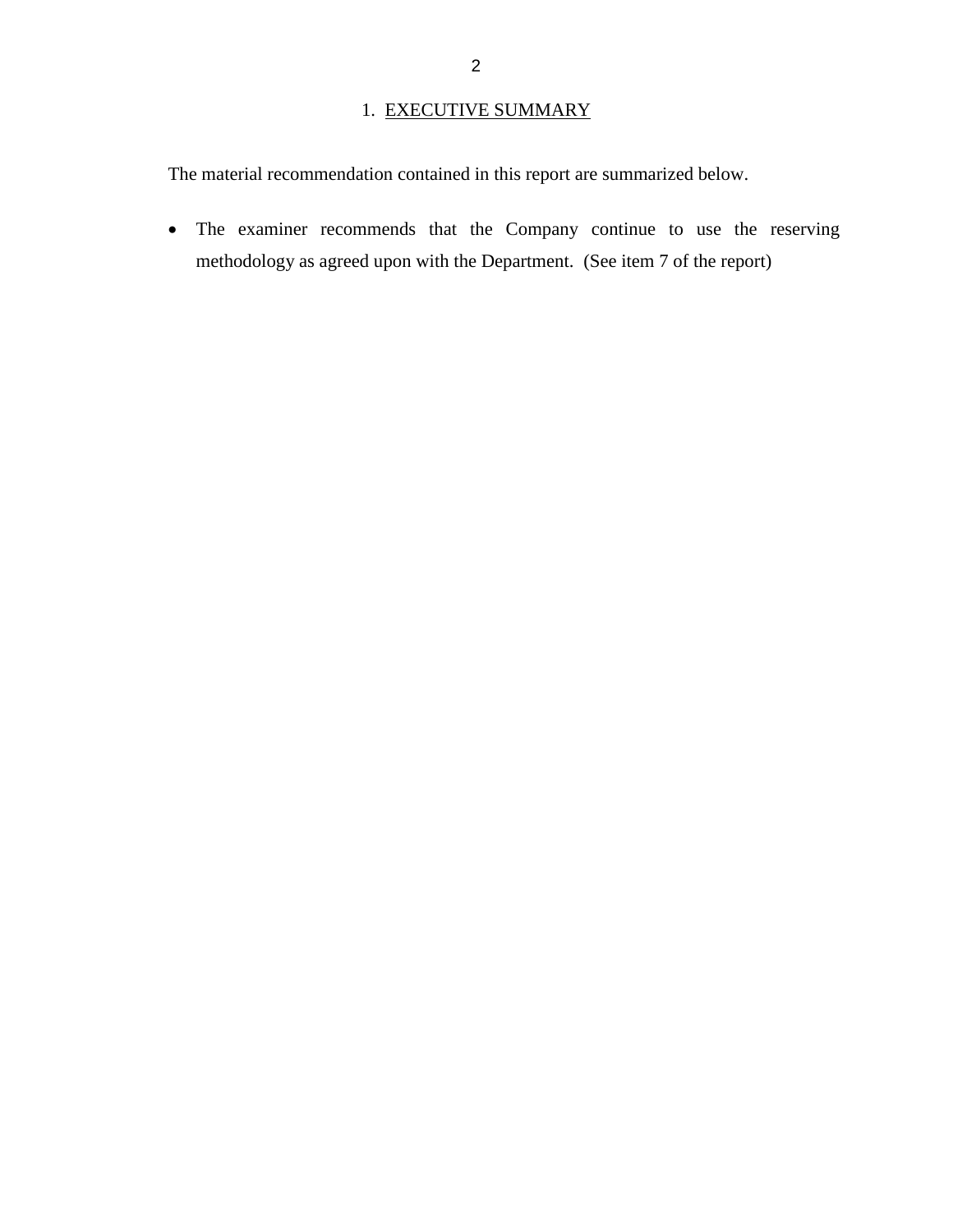#### 2. SCOPE OF EXAMINATION

<span id="page-5-0"></span> Financial Condition Examiners Handbook, 2015 Edition (the "Handbook"). The examination covers the three-year period from January 1, 2012 through December 31, 2014. The examination was conducted observing the guidelines and procedures in the Handbook and, where deemed appropriate by the examiner, transactions occurring subsequent to December 31, 2014 but prior to The examination of the Company was a full scope examination as defined in the *NAIC*  the date of this report (i.e., the completion date of the examination) were also reviewed.

 examiner's assessment of risk in the insurer's operations and utilizing that evaluation in formulating the nature and extent of the examination. The examiner planned and performed the examination to evaluate the current financial condition as well as identify prospective risks that may threaten the future solvency of the insurer. The examiner identified key processes, assessed mitigate those risks. The examination also included assessing the principles used and significant estimates made by management, evaluating the overall financial statement presentation, and Statutory Accounting Principles as adopted by the Department, and annual statement instructions. The examination was conducted on a risk focused basis in accordance with the provisions of the Handbook published by the National Association of Insurance Commissioners ("NAIC"). The Handbook guidance provides for the establishment of an examination plan based on the the risks within those processes and evaluated the internal control systems and procedures used to determining management's compliance with New York statutes and Department guidelines,

 This is a multi-state coordinated examination between Oklahoma and New York. Oklahoma is the lead state presiding over the examination. Since the lead and participating state are both accredited by the NAIC, they both deemed it appropriate to rely on each other's work.

 environment were utilized to develop the examination approach. The Company's risks and management activities were evaluated incorporating the NAIC's nine branded risk categories. These categories are as follows: Information about the Company's organizational structure, business approach and control

- Pricing/Underwriting
- Reserving
- Operational
- Strategic
- Credit
- Market
- Liquidity
- Legal
- Reputational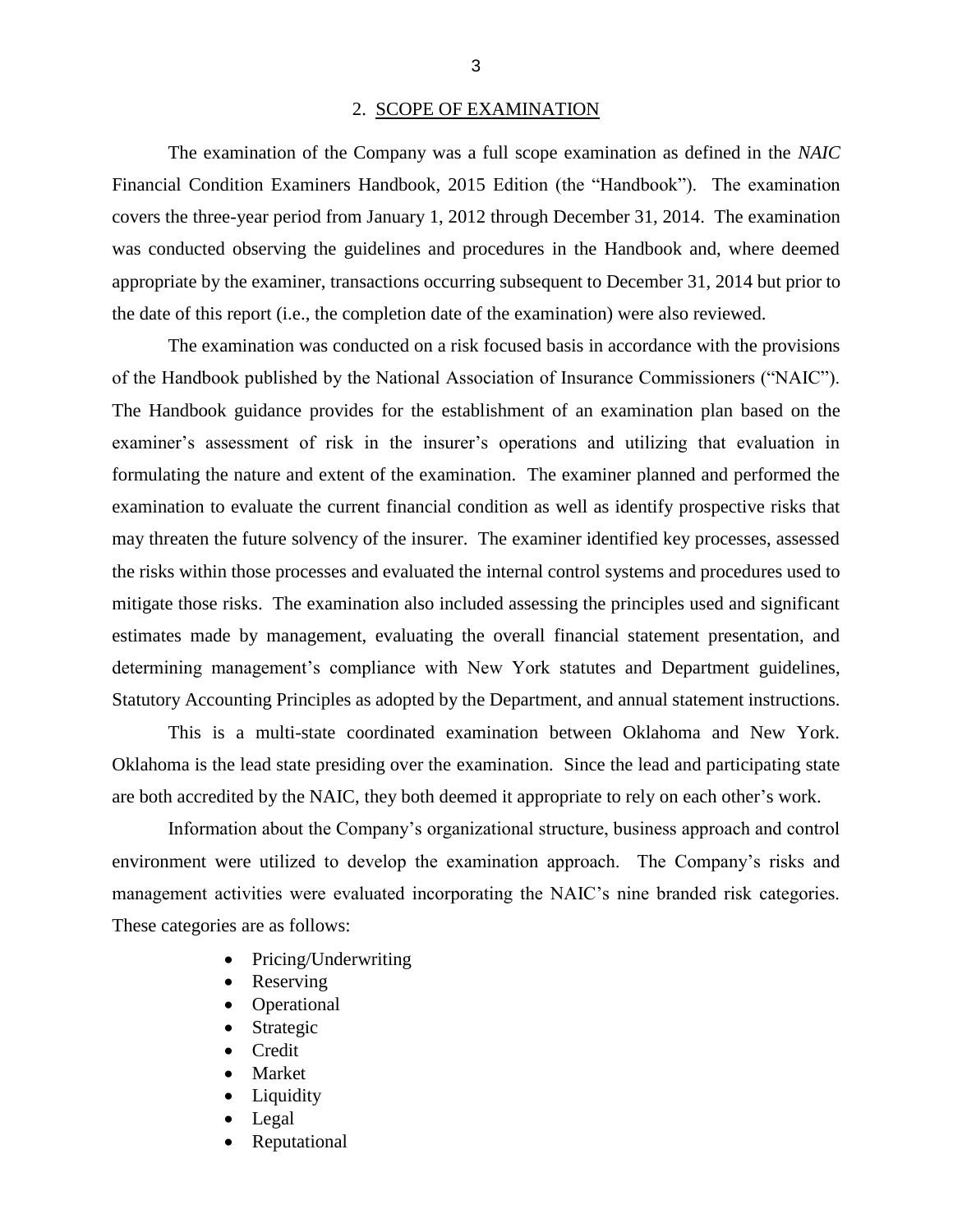The Company was audited annually, for the years 2012 through 2014, by the accounting firm of Carr, Riggs & Ingram, LLC. The Company received an unqualified opinion in all years. Certain audit workpapers of the accounting firm were reviewed and relied upon in conjunction with this examination.

 recommendations contained in the prior report on examination. The results of the examiner's The examiner reviewed the corrective actions taken by the Company with respect to the review are contained in item 7 of this report.

 matters which involve departure from laws, regulations or rules, or which require explanation or This report on examination is confined to financial statements and comments on those description.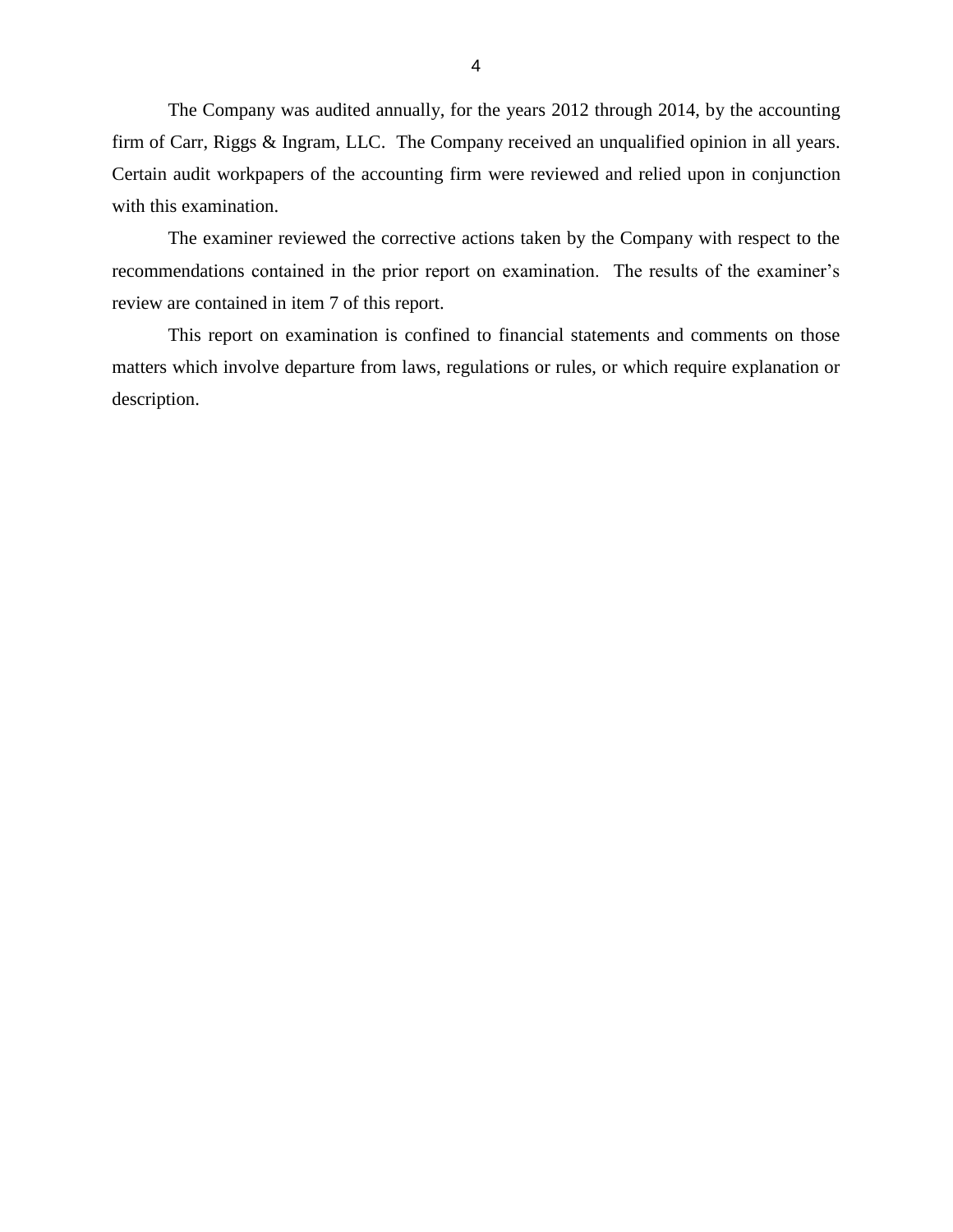#### 3. DESCRIPTION OF COMPANY

<span id="page-7-0"></span>A. History

 York on October 15, 1971, under the name Monitor Insurance Company of New York. The Company was licensed to write accident and health business as specified by paragraph 3 of Section 1113(a) of the New York Insurance Law and commenced business on June 1, 1972. The The Company was incorporated as a stock life insurance company under the laws of New Company's initial paid-in capital was \$500,000, and contributed surplus was \$600,000.

 On August 15, 1978, the Company amended its charter to include the writing of life Insurance Law. insurance and annuities as specified in paragraphs 1 and 2 of Section 1113(a) of the New York

 On April 25, 1979, the Company's name was changed to Monitor Life Insurance Company of New York.

 On January 1, 2011, the Company was purchased by AmFirst Insurance Company ("AmFirst"), an Oklahoma domiciled insurance company.

 Changes in the capital and surplus of the Company prior to the examination period resulted in capital and paid in and contributed surplus of \$1,000,000 and \$2,560,000, respectively, as of December 31, 2011.

 The Company's charter was amended effective June 15, 2012. The amendment increased the par value of each share of the Company's common stock from \$100.00 per share to \$110.00 \$1,100,000. The increase in authorized capital was effected by a reclassification of \$100,000 of per share, which resulted in an increase in the Company's authorized capital from \$1,000,000 to paid in and contributed surplus to common capital stock.

 The Company's charter was again amended effective February 19, 2014. The amendment increased the par value of each share of the Company's common stock from \$110.00 per share to \$1,100,000 to \$2,500,000. The increase in authorized capital was effected by a reclassification of \$1,400,000 of paid in and contributed surplus to common capital stock. This resulted in capital and paid in and contributed surplus of \$2,500,000 and \$2,560,000, respectively, as of December 31, 2014. \$250.00 per share, which resulted in an increase in the Company's authorized capital from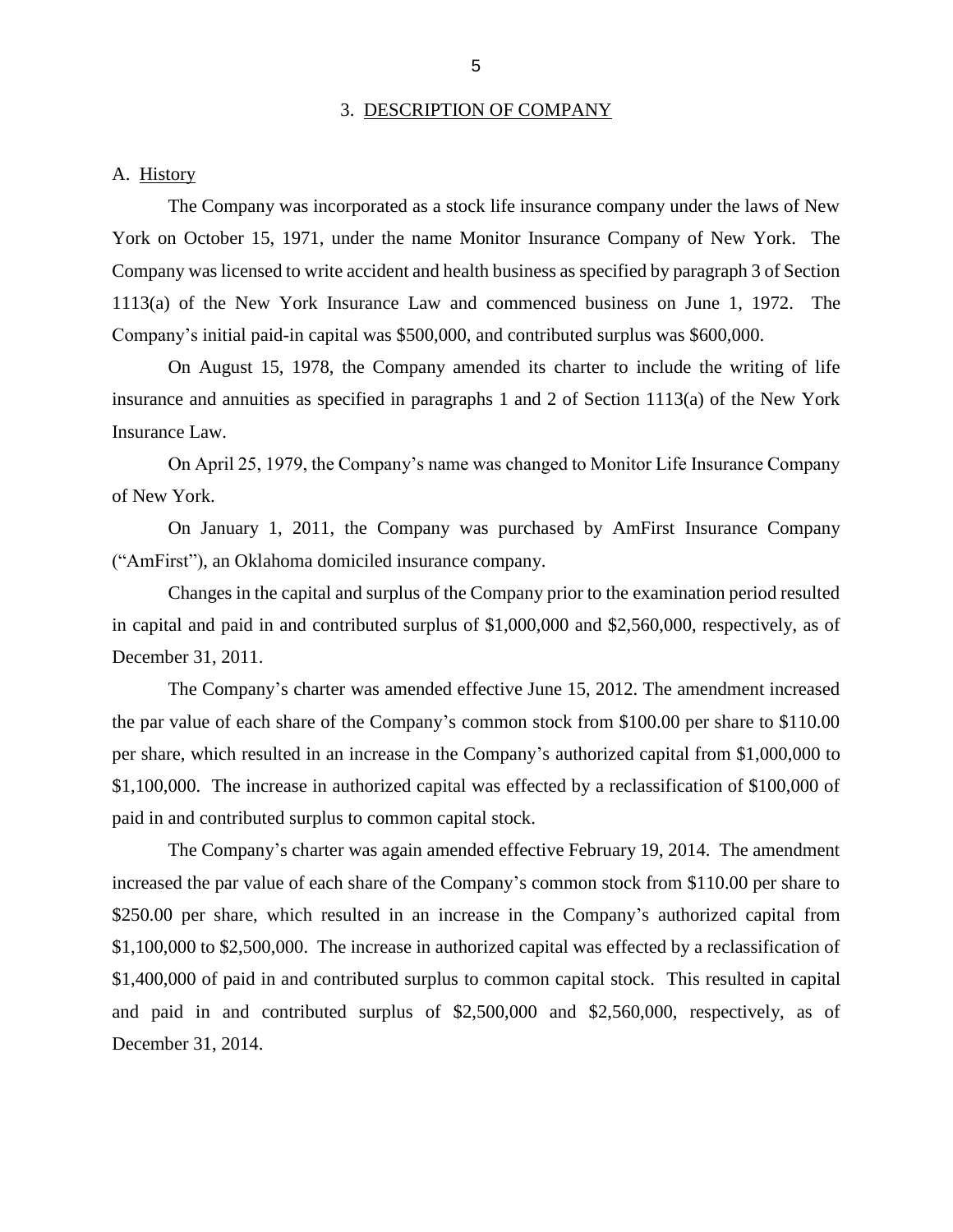#### <span id="page-8-0"></span>B. Holding Company

 subsidiary of AmFirst Holdings, Inc. ("AmFirst Holdings"), a privately-owned Mississippi holding company. Until December 30, 2011, the shares of AmFirst Holdings were owned by David R. White (45%), John J. Morgan (45%) and Richard L. Eaton (10%), at which time the The Company is a wholly owned subsidiary of AmFirst. AmFirst is in turn a wholly owned shares owned by Mr. White and Mr. Eaton were transferred to Wheaton Holdings, LLC.

 The Morgan-White Group, Inc. ("MWG"), which is 49% owned by John J. Morgan and 51% owned by Wheaton Holdings, LLC, is a significant participant in the Company's operations. MWG performs marketing and administrative services for the Company, AmFirst Holdings and AmFirst.

#### C. Organizational Chart

 An organization chart reflecting the relationship between the Company and significant entities in its holding company system as of December 31, 2014 follows:



(1) 51% MWG / 29% James Douglas / 10% Ryan Eaton / 10% Jason Peets (2) 50% MWG / 50% Security Ballew Wealth Management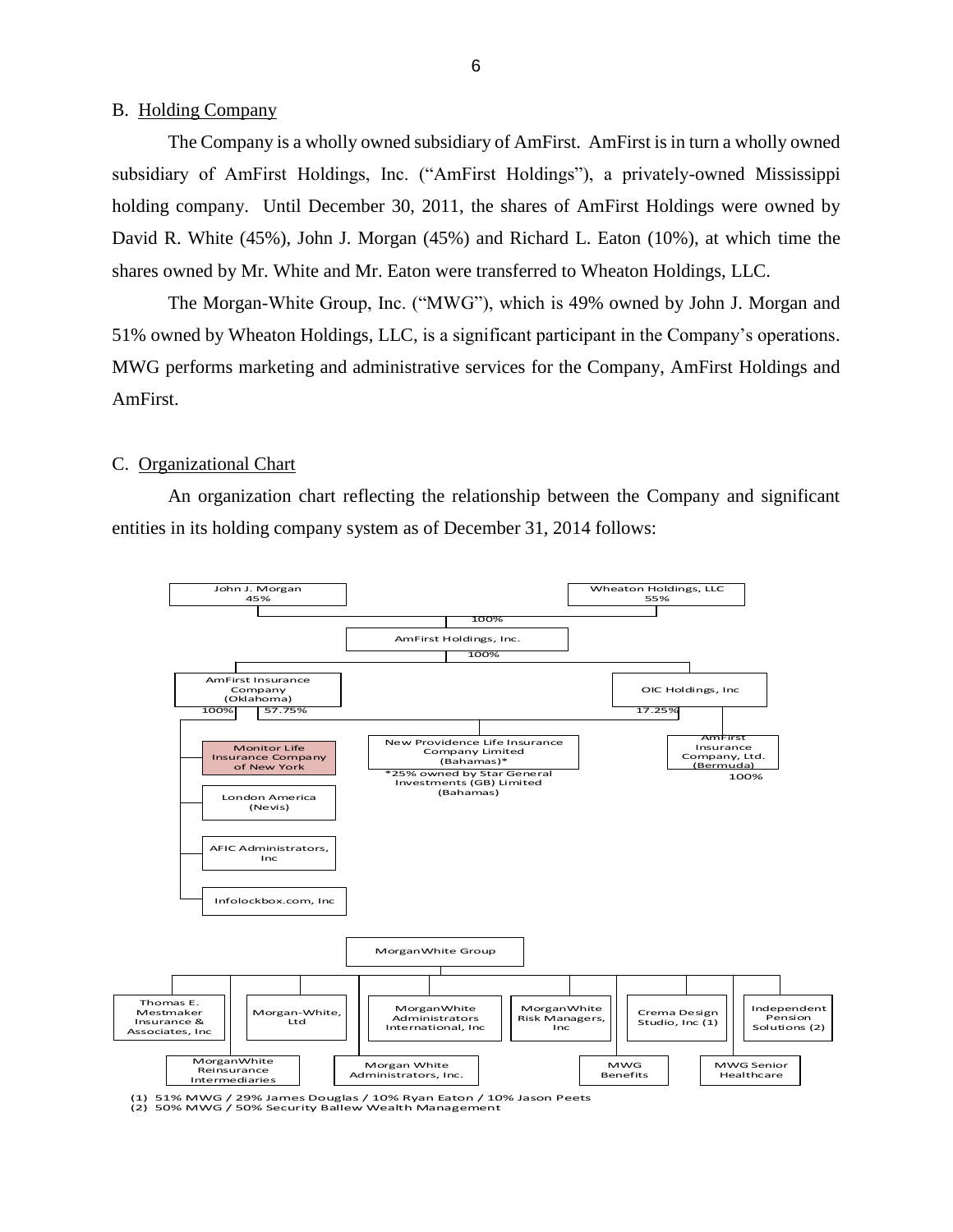### D. Service Agreements

The Company had four service agreements in effect with affiliates during the examination

period.

| Type of<br>Agreement and<br>Department File<br>Number         | Effective<br>Date | Provider(s) of<br>Service(s)                                          | Recipient(s)<br>of Service(s) | Specific Service(s)<br>Covered                                                                                                                                       | Income/<br>$(Express)*$ For<br>Each Year of the<br>Examination |
|---------------------------------------------------------------|-------------------|-----------------------------------------------------------------------|-------------------------------|----------------------------------------------------------------------------------------------------------------------------------------------------------------------|----------------------------------------------------------------|
| Administrative<br>Agreement<br>(Department File<br>#43803)    | 01/01/2011        | Morgan White<br>Administrators.<br>Inc. $("MWA")$                     | The<br>Company                | Administration of<br>domestic business<br>- billing,<br>collection, claims<br>adjudication on all<br>Premium Saver<br>business.                                      | 2012 \$(450,661)<br>2013 \$(642,590)<br>2014 \$(595,235)       |
| Administrative<br>Agreement<br>(Department File<br>#43804)    | 01/01/2011        | Morgan White<br>Ltd. ("MWL")                                          | The<br>Company                | Marketing of<br>domestic business<br>- recruits brokers<br>and agents to sell<br>our policies,<br>mainly the<br><b>Premium Saver</b><br>Plan.                        | 2012 \$(120,120)<br>2013 \$(265,128)<br>2014 \$(294,361)       |
| Administrative<br>Agreement<br>(Department File<br>No. 43802) | 01/01/2011        | AmFirst<br>Holdings                                                   | The<br>Company                | Management<br>services -<br>accounting/legal/c<br>orporate type work<br>is handled through<br>management<br>agreement with<br>AmFirst Holdings.                      | 2012 \$(349,008)<br>2013 \$(294,562)<br>2014 \$(358,534)       |
| Administrative<br>Agreement<br>(Department File<br>No. 45513) | 04/01/2012        | Morgan White<br>Administrators<br>International,<br>Inc.<br>("MWAII") | The<br>Company                | Administration of<br>international<br>business - billing,<br>collection, claims<br>adjudication on<br>business written<br>through the<br>Worldwide<br>Medical Trust. | 2012 \$<br>79,283)<br>2013 \$ (133,145)<br>2014 \$(1,051,593)  |

\* Amount of Income or (Expense) Incurred by the Company

 result of the Company purchasing excess of loss coverage in lieu of the 90% quota share agreement that was in place during 2012 and 2013, resulting in approximately \$1 million of additional The significant increase in expenses during 2014 for the MWAII Agreement was a direct administrative fees in 2014.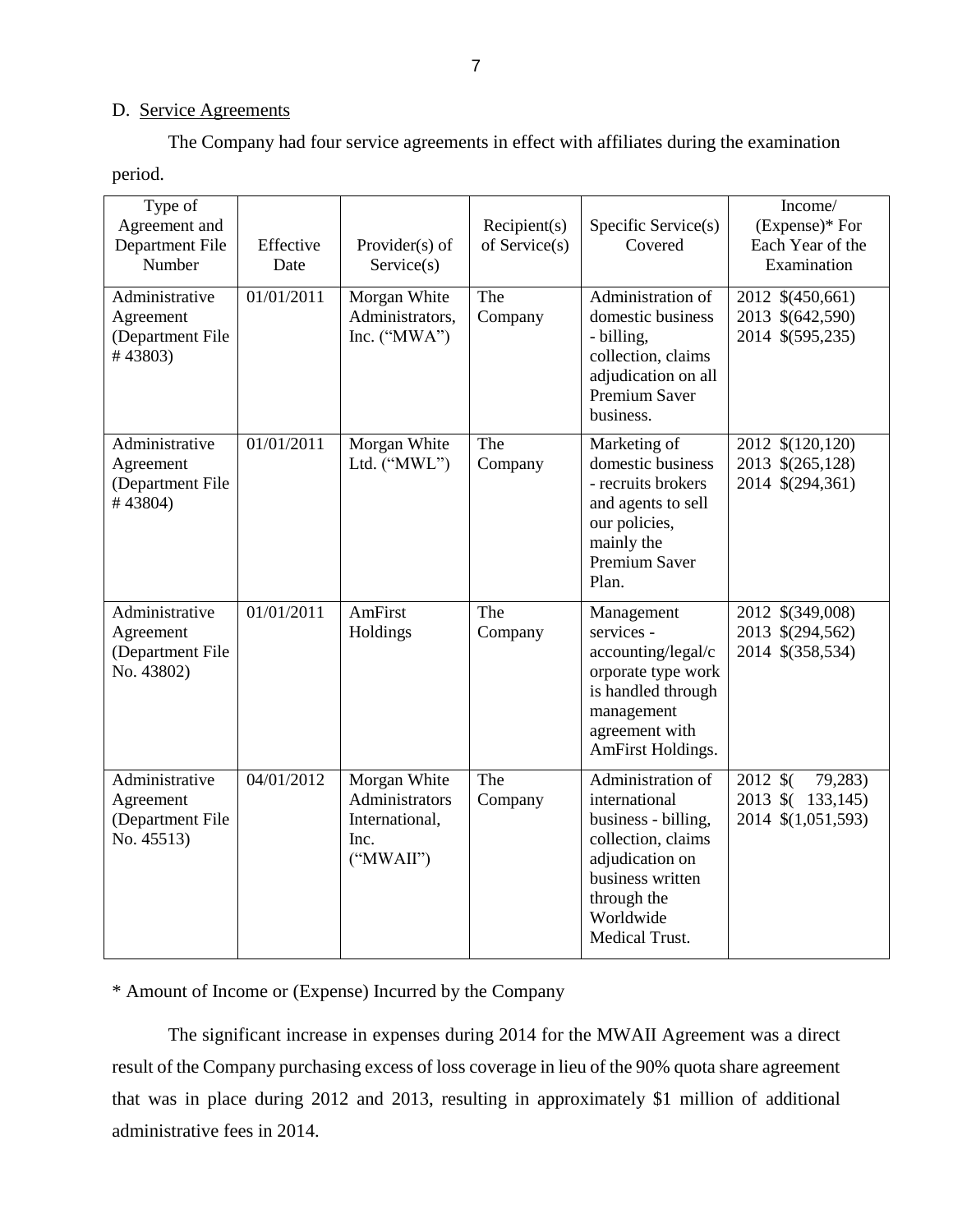#### <span id="page-10-0"></span>E. Management

 The Company's by-laws provide that the board of directors (the "board") shall be comprised of not less than seven and not more than 13 directors. Directors are elected for a period of one year at the annual meeting of the stockholders held in April of each year. As of December 31, 2014, the board of directors consisted of nine members. Meetings of the board are held at least three time during each year.

 were as follows: The nine board members and their principal business affiliation, as of December 31, 2014,

| Name and Residence                    | <b>Principal Business Affiliation</b>                                               | <b>Year First</b><br>Elected |
|---------------------------------------|-------------------------------------------------------------------------------------|------------------------------|
| Richard W. Aiken Jr.*<br>Jackson, MS  | President<br>Aiken Insurance Agency                                                 | 2012                         |
| Steven A. Corbitt Sr.*<br>Jackson, MS | President/Owner<br>The Corbitt Company                                              | 2011                         |
| James K. Douglas<br>Madison, MS       | President<br>Crema Design Studio                                                    | 2012                         |
| Richard L. Eaton<br>Ridgeland, MS     | <b>Treasurer and Secretary</b><br>Monitor Life Insurance Company of New York        | 2011                         |
| Ryan L. Eaton<br>Madison, MS          | <b>Vice President</b><br>Monitor Life Insurance Company of New York                 | 2011                         |
| John J. Morgan<br>Oxford, MS          | <b>Vice President</b><br>Monitor Life Insurance Company of New York                 | 2011                         |
| Jason A. Peets<br>Madison, MS         | <b>Vice President</b><br>Monitor Life Insurance Company of New York                 | 2011                         |
| Paul H. Trevvett*<br>Cold Brook, NY   | President and Chief Executive Officer<br><b>Commercial Travelers Mutual Ins. Co</b> | 2011                         |
| David R. White<br>Madison, MS         | President and Chief Executive Officer<br>Monitor Life Insurance Company of New York | 2011                         |

\* Not affiliated with the Company or any other company in the holding company system

 committees indicated that meetings were well attended and that each director attended a majority The examiner's review of the minutes of the meetings of the board of directors and its of meetings.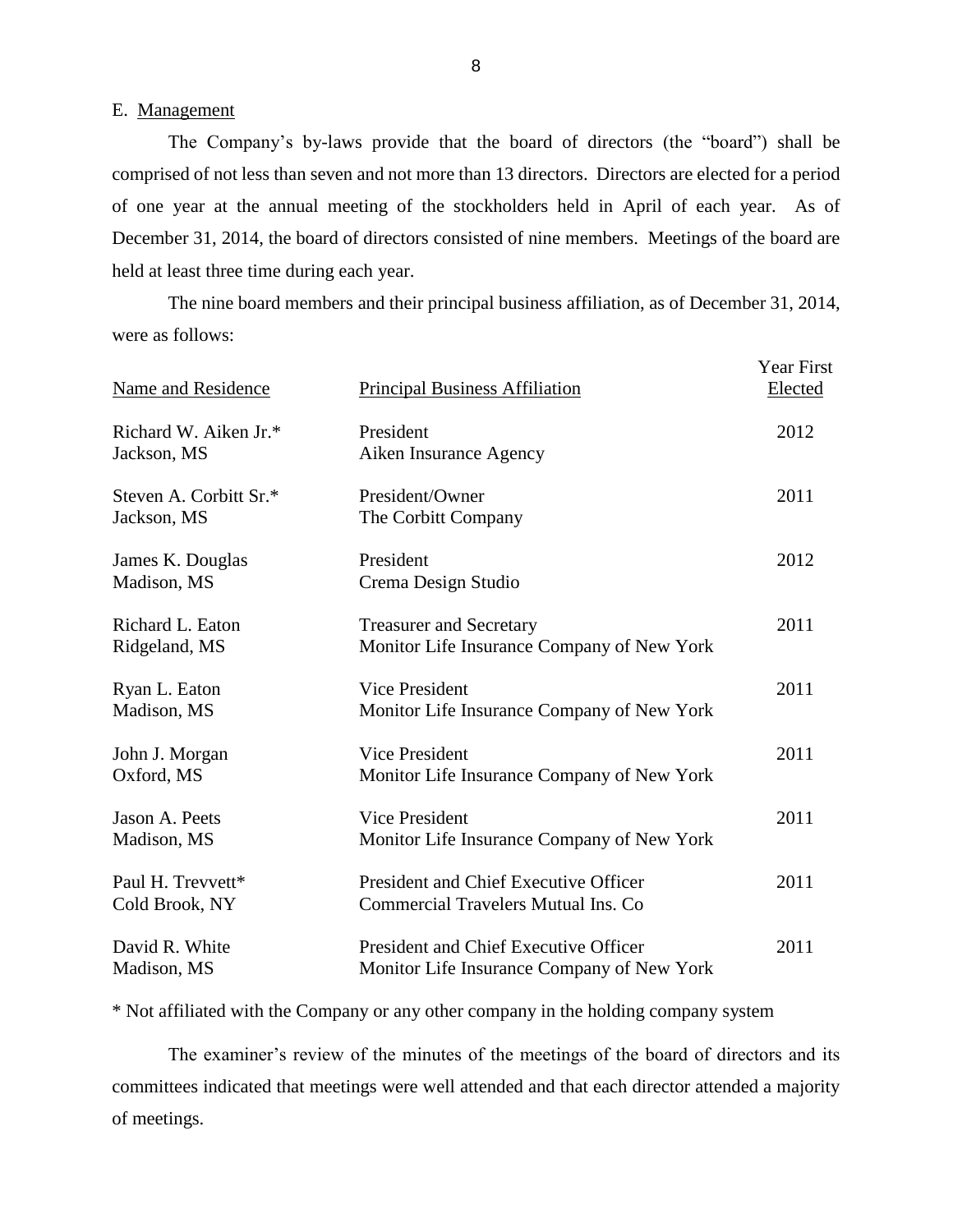The following is a listing of the principal officers of the Company as of December 31, 2014:

Name Title

David R. White President and Chief Executive Officer<br>Richard L. Eaton\* Treasurer and Secretary Treasurer and Secretary Jason A. Peets Vice President Ryan L. Eaton Vice President John J. Morgan Vice President

\* Designated consumer services officer per Section 216.4(c) of Department Regulation No. 64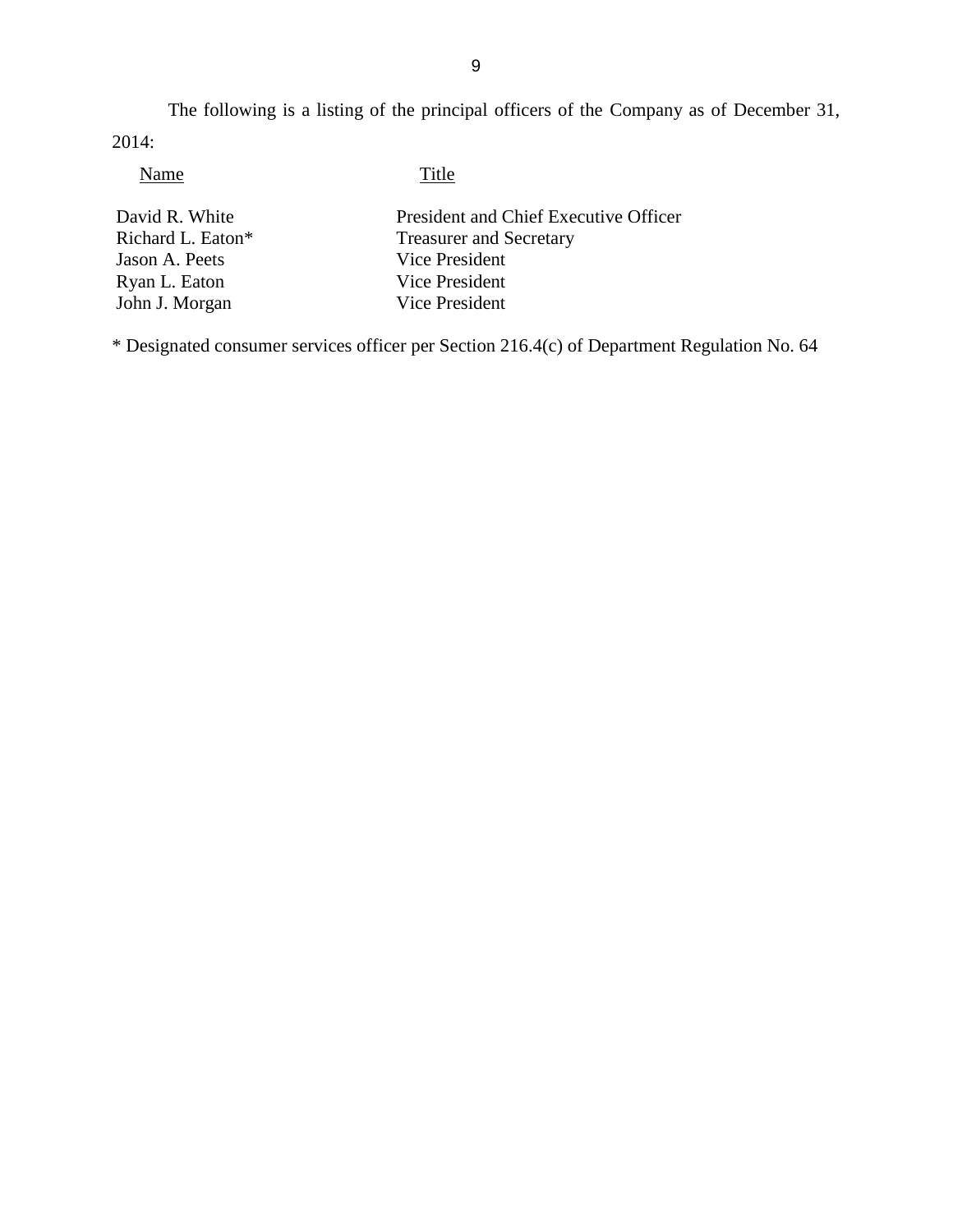#### 4. TERRITORY AND PLAN OF OPERATIONS

<span id="page-12-0"></span>The Company is authorized to write life insurance, annuities and accident and health insurance as defined in paragraphs 1, 2 and 3 of Section 1113(a) of the New York Insurance Law.

 2014, 82.4% of life premiums were received from New York (69.4%) and Pennsylvania (13%), and 90% of accident and health premiums were received from aggregate other aliens (58.2%), Texas (17.9%) and Florida (13.9%). Policies were written on a non-participating basis.<br>A. Statutory and Special Deposits The Company is licensed to transact business in 25 states and the District of Columbia. In

 As of December 31, 2014, the Company had \$2,144,270 (par value) of United States Treasury Bonds on deposit with the State of New York, its domiciliary state, for the benefit of all following states which were reported in Schedule E of the 2014 filed annual statement, an additional \$787,140 was being held by the states of Arkansas, Florida, Massachusetts and Virginia. policyholders, claimants and creditors of the Company. As per confirmations received from the

#### B. Direct Operations

 Prior to its acquisition by AmFirst in January 2011, the Company had previously marketed a combination of ordinary life, group term life and annuity business. After the change in ownership, the Company sold group term life and supplemental medical (medical gap) products, plan, which is an employer sponsored group supplemental accident and health insurance plan Company's supplemental medical portfolio. Beginning in 2012, the Company also began to write international medical, and, in 2013, a lump sum disability product in the international market, both on a direct and assumed basis. The Company's medical gap product, the "Premium Saver" designed to help reduce the cost of group medical coverage, is the primary product of the predominantly in Latin America and the Caribbean.

 In 2015, the Company exited the group term life market through an agreement with Life Insurance Company of New York ("LINA") and Cigna Life Insurance Company of New York ("Cigna"), whereby Cigna acquired all of the New York business and LINA acquired the remaining non-New York business.

 The Company's current agency operations are conducted through its affiliate general agency, Morgan White Ltd., or through independent agents.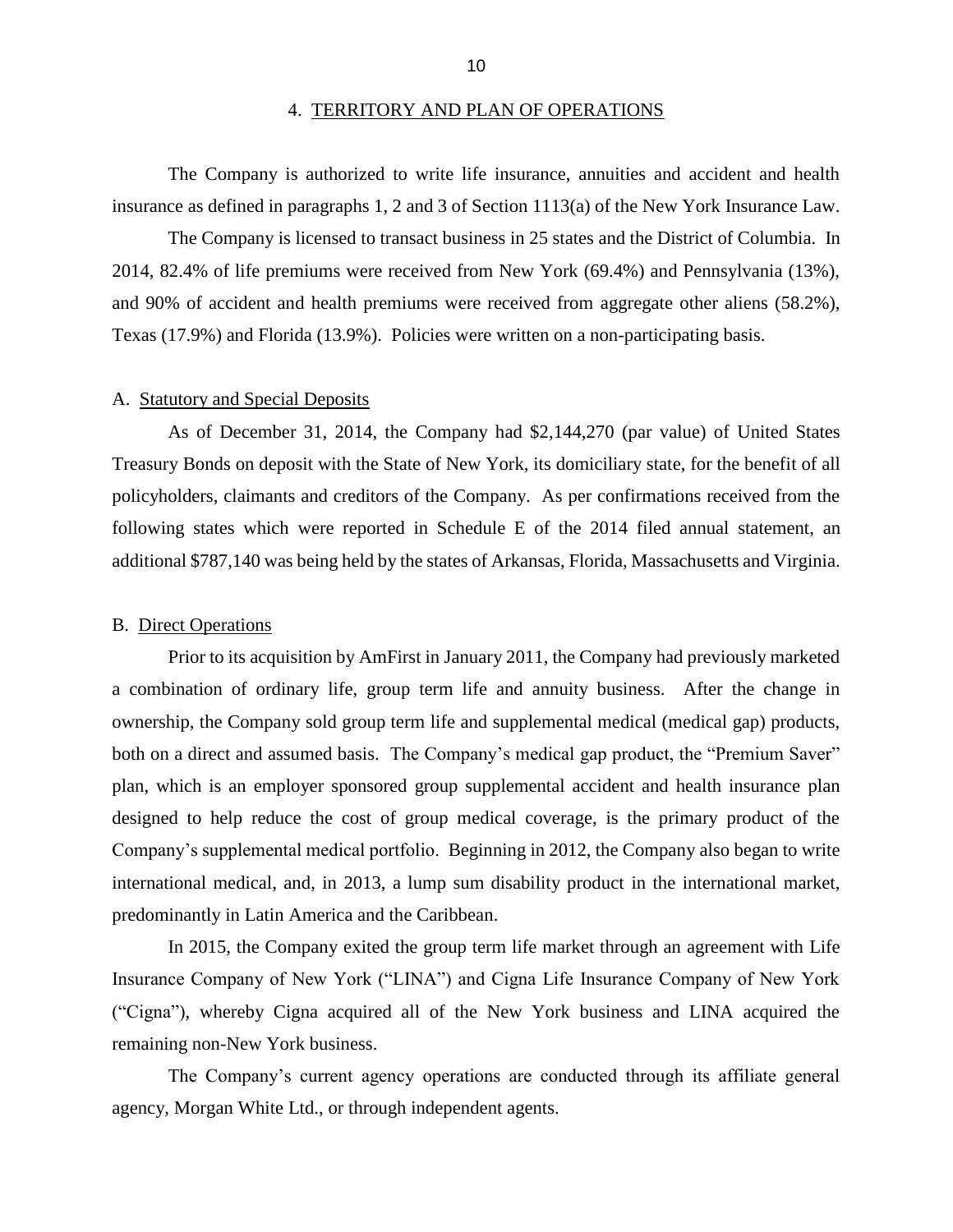#### <span id="page-13-0"></span>C. Reinsurance

 As of December 31, 2014, the Company had reinsurance treaties in effect with ten companies, two of which were unauthorized. The Company's ordinary life policies are ceded on a coinsurance and modified-coinsurance basis. All ceded ordinary life business is in runoff and no new policies are being issued. The maximum retention limit for individual life contracts is \$50,000. The total face amount of life insurance ceded as of December 31, 2014, was \$25,704,270, which represents 10.75% of the total face amount of life insurance in force.

 Effective October 31, 2003, the Company entered into an agreement with Standard Security Life Insurance Company of New York ("SSLONY") to cede 100% of its individual life insurance business. The business included a closed block of individual life insurance and annuities that resulted from acquisitions and a senior life policy that was formerly marketed in conjunction with Guarantee Reserve Life Insurance Company.

 Effective January 1, 2011, the Company entered into a 20% quota share reinsurance agreement with AmFirst to assume 20% of the liabilities and obligations for the group "Premium Saver" medical policies issued or renewed on or after January 1, 2011 for the policies that were produced by MWL and administered by MWA. This agreement was terminated at December 31, 2013.

 Also effective January 1, 2011, the Company entered into a 50% quota share reinsurance agreement with Standard Life and Accident Insurance Company ("SLAIC") to assume 50% of the or after January 1, 2011, for the policies that were produced by MWL and administered by MWA. Total premium assumed under this contract in 2014 was \$25,860,865. The ceding commission liabilities and obligations for the group "Premium Saver" medical policies issued or renewed on was 38%.

 Effective January 1, 2014, the Company entered into two excess of loss reinsurance agreements with AmFirst and Lloyds of London where AmFirst assumes the risk for all of the Company's international medical policies for any claims in the corridor of \$50,000 to \$200,000, and Lloyds assumes the risk for all claims in the corridor of \$200,001 to \$800,000. Ceded premium on these contracts was \$750,000 in 2014. Recoveries on these contracts amounted to \$727,478 in 2014.

 Teachers Protective Mutual Life Insurance Company to assume 100% of the liabilities and obligations for a block of ordinary life insurance. Total premium assumed under this contract was Effective October 1, 2014, the Company entered into a 100% coinsurance agreement with \$3,481,863 in 2014.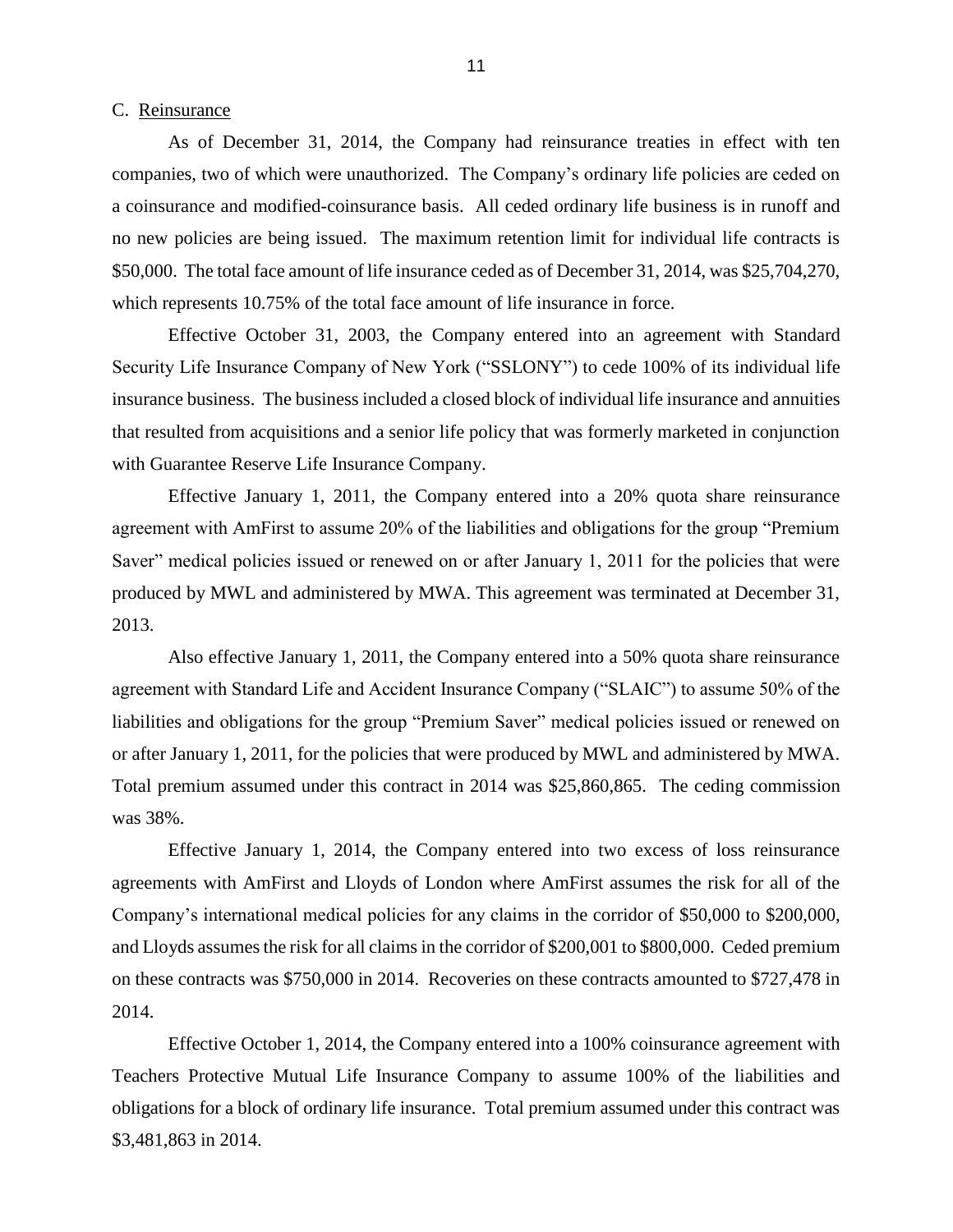The Company also has other individual and group life and annuity business that was reserves on this business were \$910,850 as of December 31, 2014. The total face amount of life insurance assumed, as of December 31, 2014, was \$50,600,841. The majority (87.8%) of the business was assumed from Fidelity Security Life Insurance Company, a Missouri insurer, under a 100% pro-rata coinsurance agreement covering employee group life insurance. assumed in prior periods and resulted in an assumed premium amount of \$172,460. Total assumed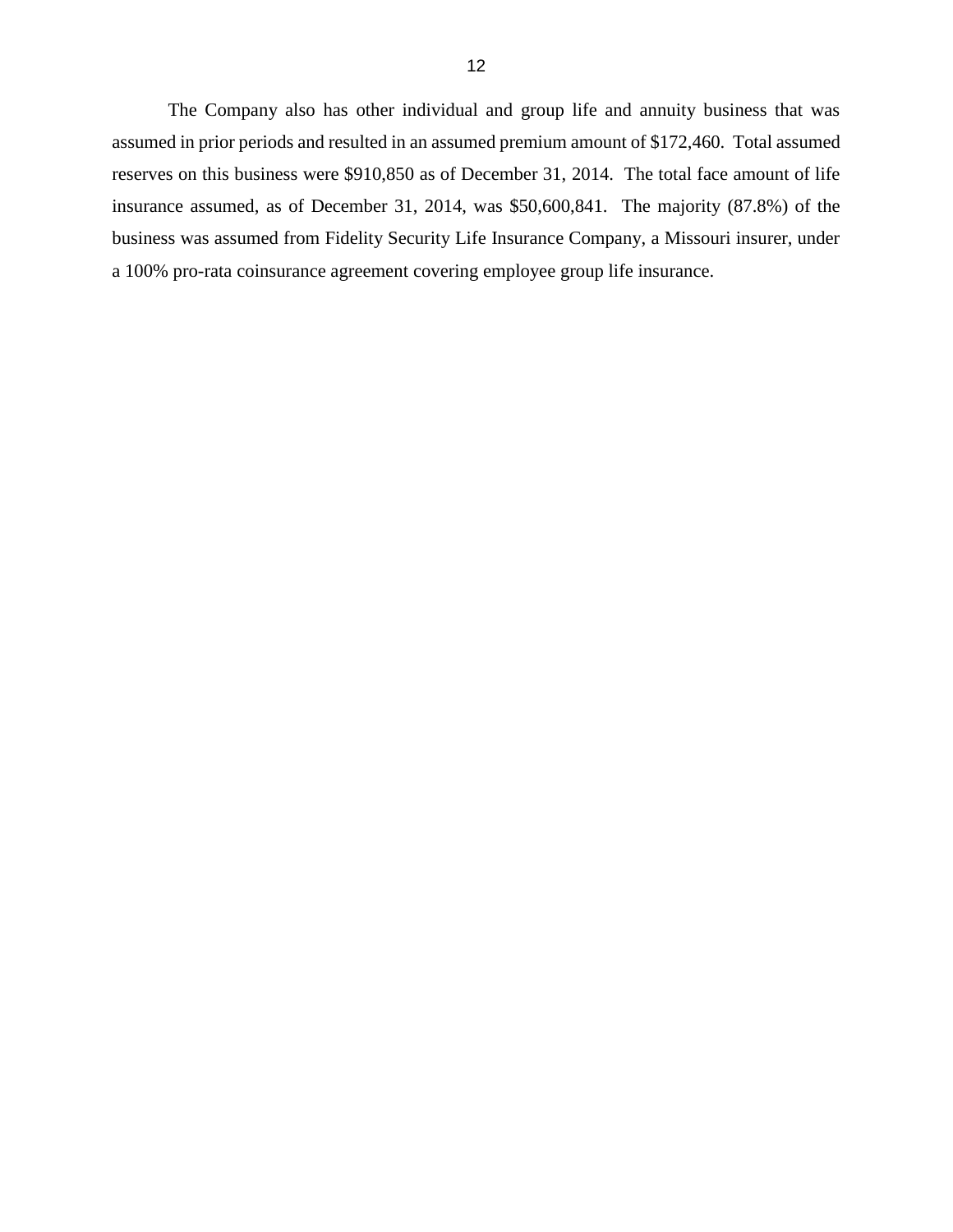during the period under examination as extracted from its filed annual statements. Failure of items Indicated below is significant information concerning the operations of the Company to add to the totals shown in any table in this report is due to rounding.

 The following table indicates the Company's financial growth (decline) during the period under review:

|                                        | December 31. | December 31, | Increase     |
|----------------------------------------|--------------|--------------|--------------|
|                                        | 2011         | 2014         | (Decrease)   |
| Admitted assets                        | \$11,799,119 | \$23,802,134 | \$12,003,015 |
| Liabilities                            | \$5,639,614  | \$13,486,400 | \$7,846,786  |
| Common capital stock                   | 1,000,000    | \$2,500,000  | \$1,500,000  |
| Gross paid in and contributed surplus  | 2,560,000    | 2,560,000    | $\Omega$     |
| Unassigned funds (surplus)             | 2,599,505    | 5,255,734    | 2,656,229    |
| Total capital and surplus              | \$6,159,505  | \$10,315,734 | \$4,156,229  |
| Total liabilities, capital and surplus | .799,119     | \$23,802,134 | \$12,003,015 |

 The Company's invested assets as of December 31, 2014, were mainly comprised of cash and short-term investments  $(56.7%)$  and bonds  $(36.1%)$ .

The Company's entire bond portfolio, as of December 31, 2014, was comprised of investment grade obligations.

 The increase in admitted assets was primarily a result of an increase in cash and receivables provided by the direct writing and assumption of the Company's "Premium Saver" product. The increase in liabilities was a result of claim reserves established for the "Premium Saver" business.

 The increase in common capital stock was primarily due to the Company's decision to increase the par value of the common stock in 2012 and again in 2014. (See item 3A for an explanation of the changes during the examination period.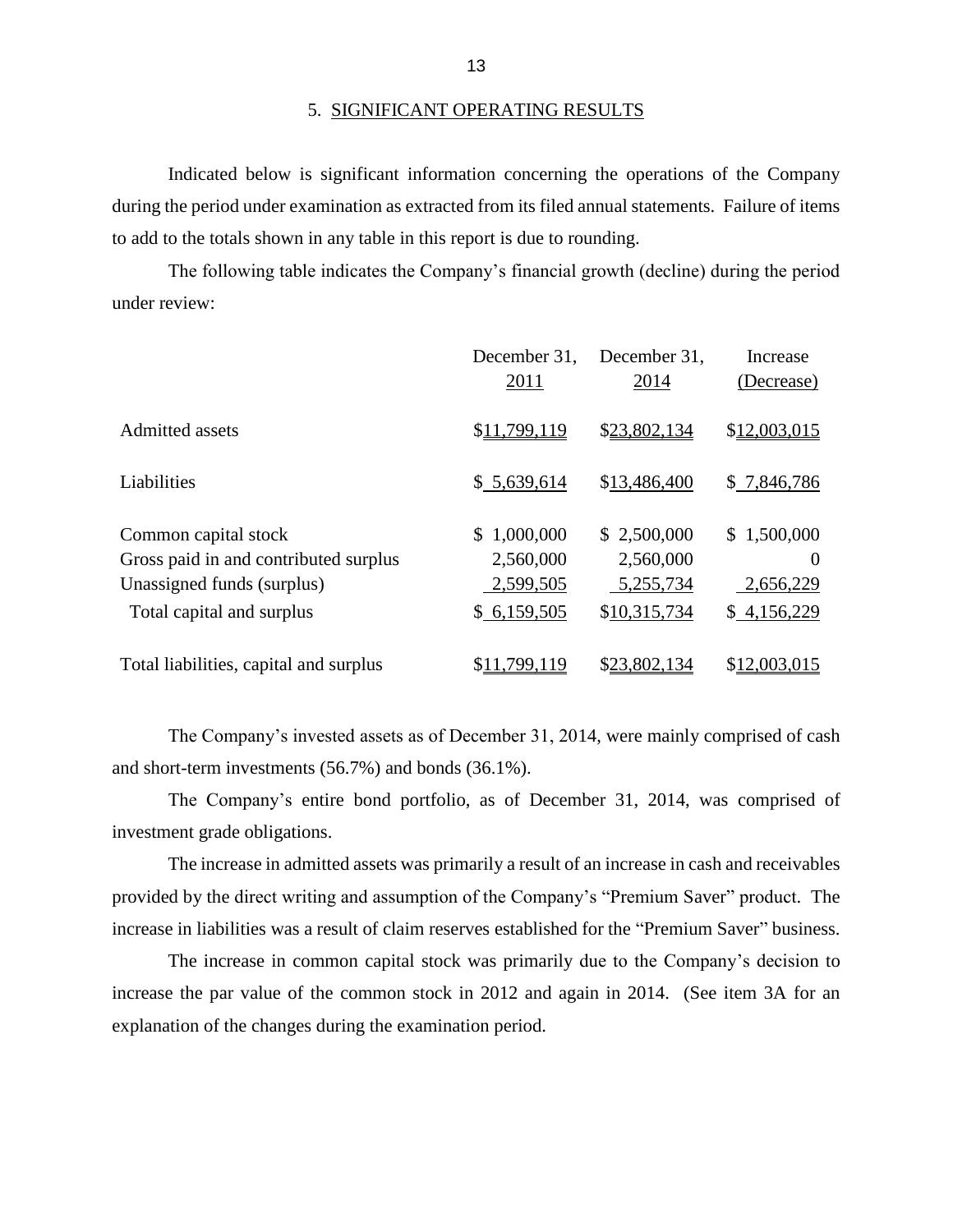The following has been extracted from the Exhibits of Accident and Health Insurance in the filed annual statements for each of the years under review:

|                                   | Group   |         |         |
|-----------------------------------|---------|---------|---------|
|                                   | 2012    | 2013    | 2014    |
| Outstanding, end of previous year | 12,705  | 21,395  | 20,802  |
| Issued during the year            | 12,223  | 4,792   | 31,775  |
| Other net changes during the year | (3,533) | (5,385) | (5,636) |
| Outstanding, end of current year  | 21,395  | 20,802  | 46.941  |

 The Company began writing supplemental medical business in 2011, and as a result, the number of issued policies for both 2011 and 2012 was substantial compared to 2013, when the business leveled off. The significant increase in the number of issued policies in 2014 was the result of the Company assuming 100% of a supplemental medical block of business from SLAIC

 The following is the net gain (loss) from operations by line of business after federal income taxes but before realized capital gains (losses) reported for each of the years under examination in the Company's filed annual statements:

|                           | 2012          | 2013           | 2014            |
|---------------------------|---------------|----------------|-----------------|
| Ordinary:                 |               |                |                 |
| Life insurance            | 321,290<br>\$ | \$<br>77,081   | \$ (324,796)    |
| Individual annuities      | 35,933        | 30,790         | 32,669          |
| Supplementary contracts   | (10,908)      | (9,168)        | (13, 731)       |
| Total ordinary            | \$346,315     | 98,703<br>\$   | (305, 858)<br>S |
| Group Life                | \$195,690     | \$<br>(39,661) | \$137,421       |
| Accident and health:      |               |                |                 |
| Group                     | \$2,036,049   | \$2,846,662    | \$3,068,817     |
| Other                     | 3,622         | 3,443          | 3,509           |
| Total accident and health | \$2,039,671   | \$2,850,105    | \$3,072,326     |
| Total                     | \$2,581,675   | \$2,909,147    | \$2,903,890     |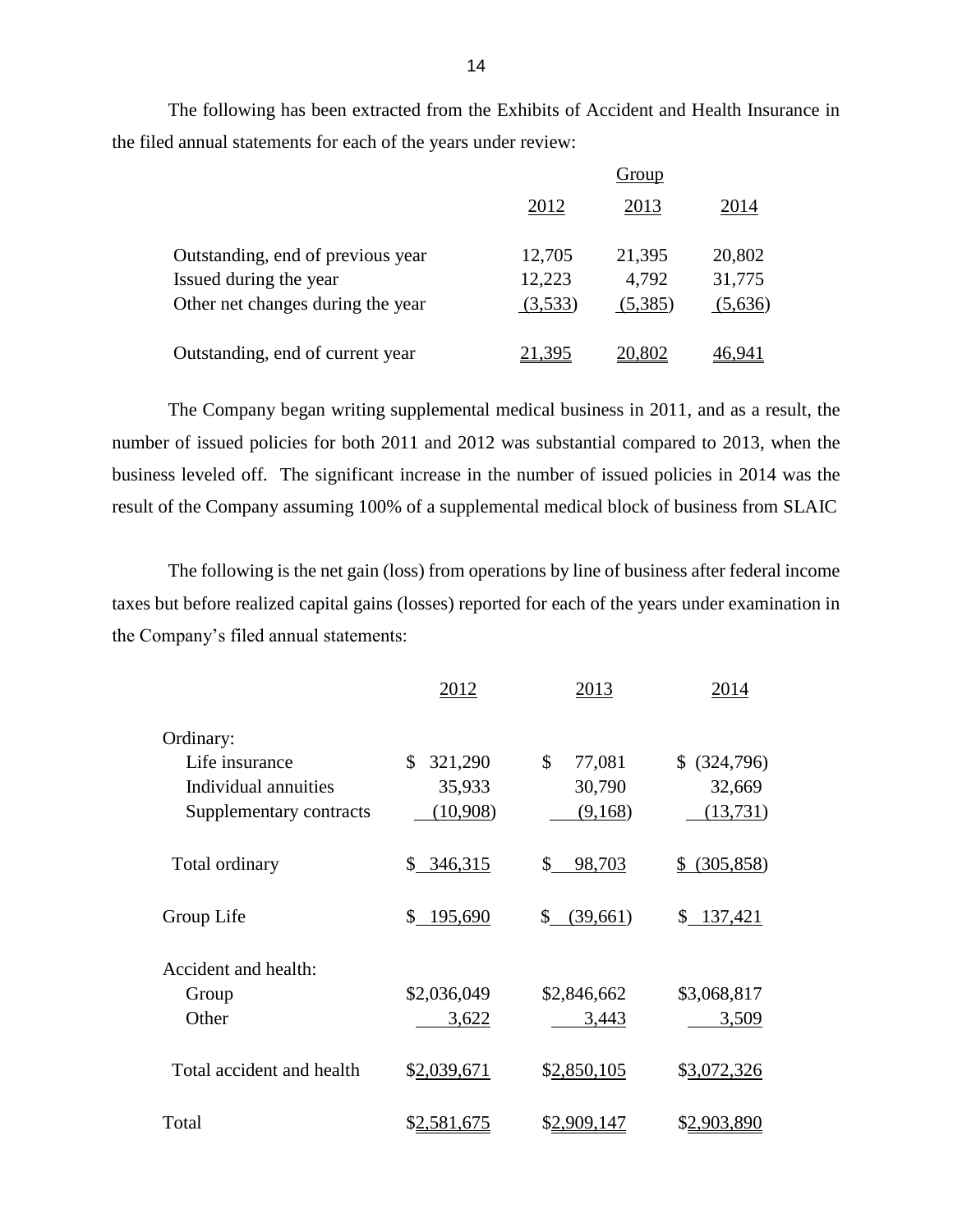The significant decrease in "net gain (loss) from operations" for ordinary life insurance 2012. In 2013, the Company's allocation methodology was adjusted to better reflect the expenses for each line of business. In 2014, the Company paid a \$500,000 commission on assumed life insurance business from TPM Life Insurance Company resulting in a loss on that line of business. from 2012 to 2013 is attributable to how the Company allocated expenses in 2013 compared to

 The significant fluctuation in the Company's "net gain (loss) from operations" for group life insurance, in 2013 was primarily a result of claims paid on group term life business that was significantly higher in 2012 and 2014 than it was in 2013.

 The significant increase in "net gain (loss) from operations" for accident and health group insurance in 2013, was primarily a result of the growth in the Company's Premium Saver product.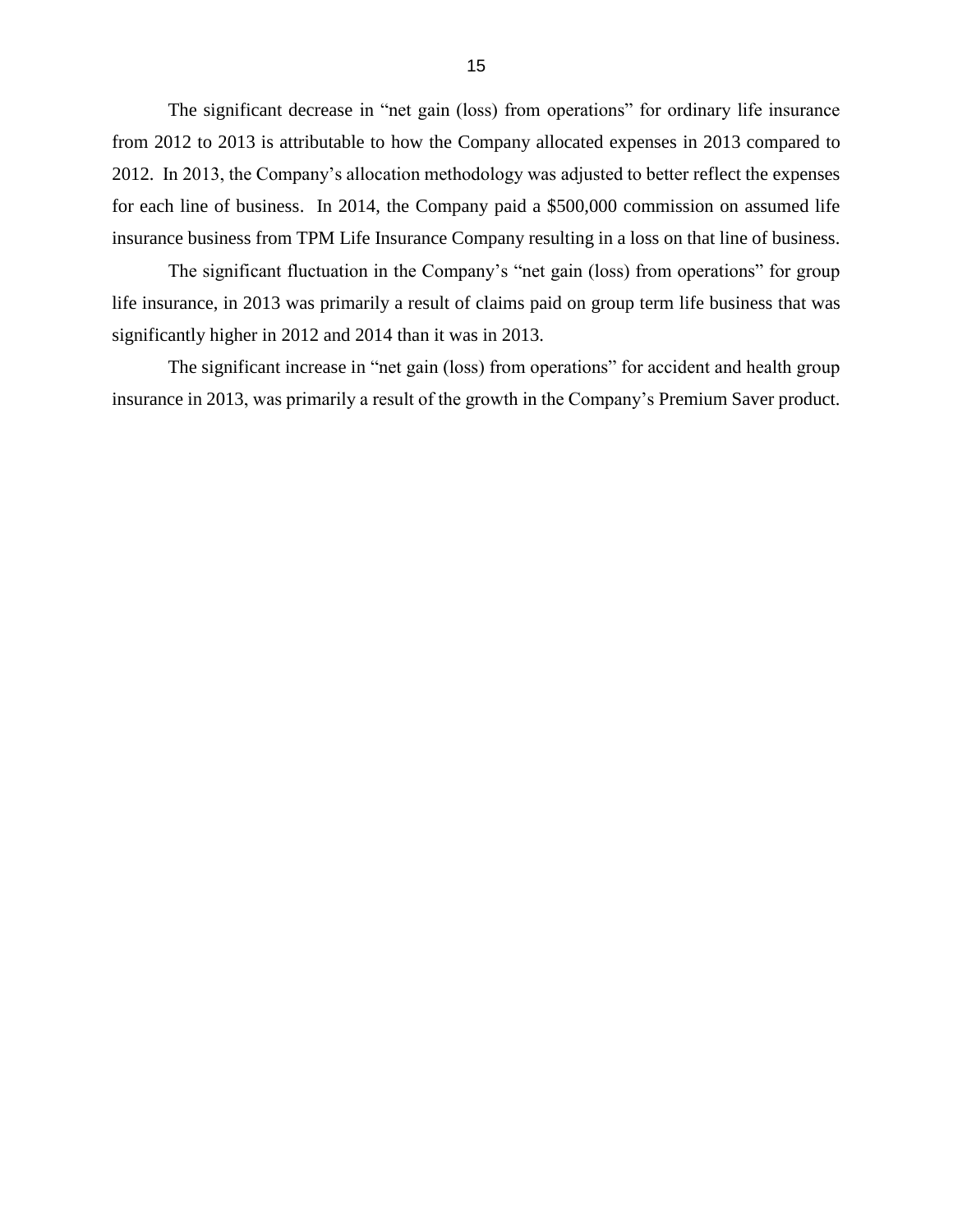#### 6. FINANCIAL STATEMENTS

 December 31, 2014, as contained in the Company's 2014 filed annual statement, a condensed summary of operations and a reconciliation of the capital and surplus account for each of the years under review. The examiner's review of a sample of transactions did not reveal any differences The following statements show the assets, liabilities, capital and surplus as of which materially affected the Company's financial condition as presented in its financial statements contained in the December 31, 2014 filed annual statement.

#### A. Independent Accountants

 Company's combined statutory basis statements of financial position of the Company as of The firm of Carr, Riggs & Ingram, LLC was retained by the Company to audit the December  $31<sup>st</sup>$  of each year in the examination period, and the related statutory-basis statements of operations, capital and surplus, and cash flows for the year then ended.

 Carr, Riggs & Ingram, LLC concluded that the statutory financial statements presented fairly, in all material respects, the financial position of the Company at the respective audit dates. Balances reported in these audited financial statements were reconciled to the corresponding years' annual statements with no discrepancies noted.

#### B. Net Admitted Assets

| <b>Bonds</b>                                                          | \$6,707,486 |
|-----------------------------------------------------------------------|-------------|
| Stocks:                                                               |             |
| Preferred stocks                                                      | 857,436     |
| Cash, cash equivalents and short term investments                     | 10,537,570  |
| Contract loans                                                        | 47,514      |
| Other invested assets                                                 | 446,649     |
| Investment income due and accrued                                     | 53,090      |
| Premiums and considerations:                                          |             |
| Uncollected premiums and agents' balances in the course of collection | 167,077     |
| Deferred premiums, agents' balances and installments booked but       |             |
| deferred and not yet due                                              | 80,812      |
| Reinsurance:                                                          |             |
| Other amounts receivable under reinsurance contracts                  | 3,216,199   |
| Net deferred tax asset                                                | 205,249     |
| Receivables from parent, subsidiaries and affiliates                  | 1,483,052   |
|                                                                       |             |

Total admitted assets  $$23,802,134$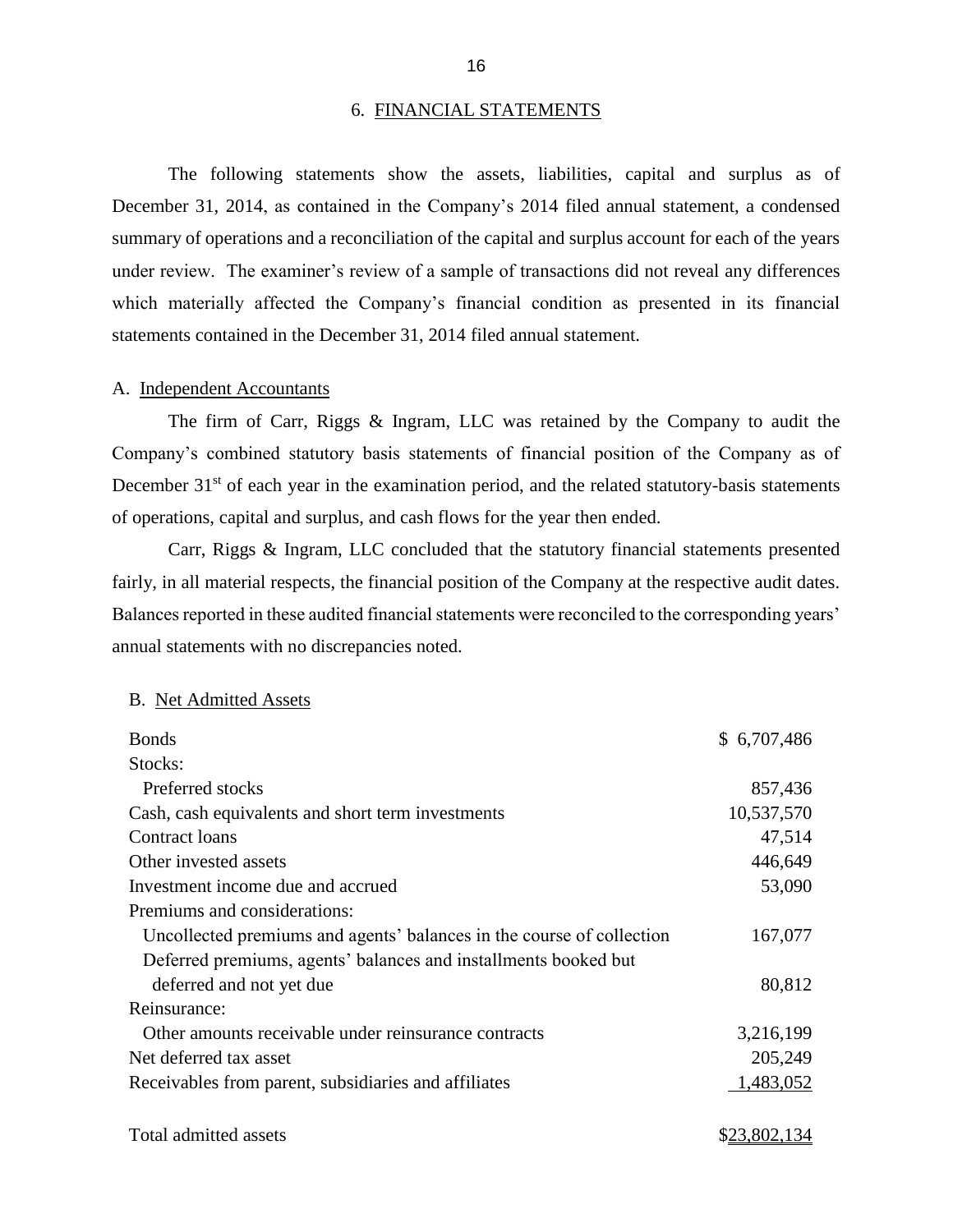# C. Liabilities, Capital and Surplus

| Aggregate reserve for life policies and contracts                       | \$6,967,140  |
|-------------------------------------------------------------------------|--------------|
| Aggregate reserve for accident and health contracts                     | 791,389      |
| Liability for deposit-type contracts                                    | 693,435      |
| Contract claims:                                                        |              |
| Life                                                                    | 95,804       |
| Accident and health                                                     | 4,220,216    |
| Provision for policyholders' dividends and coupons payable in           |              |
| following calendar year – estimated amounts                             |              |
| Dividends apportioned for payment                                       | 30,000       |
| Premiums and annuity considerations for life and accident and health    |              |
| contracts received in advance                                           | 661,822      |
| Contract liabilities not included elsewhere:                            |              |
| Interest maintenance reserve                                            | 33,745       |
| General expenses due or accrued                                         | 25,893       |
| Taxes, licenses and fees due or accrued, excluding federal income taxes | 38,720       |
| Current federal and foreign income taxes                                | 60,383       |
| Miscellaneous liabilities:                                              |              |
| Asset valuation reserve                                                 | 63,591       |
| Funds held under reinsurance treaties with unauthorized reinsurers      | (195, 737)   |
| <b>Total liabilities</b>                                                | \$13,486,400 |
| Common capital stock                                                    | \$2,500,000  |
|                                                                         |              |
| Gross paid in and contributed surplus                                   | \$2,560,000  |
| Unassigned funds (surplus)                                              | 5,255,734    |
| <b>Surplus</b>                                                          | \$7,815,734  |
| Total capital and surplus                                               | \$10,315,734 |
| Total liabilities, capital and surplus                                  | \$23,802,134 |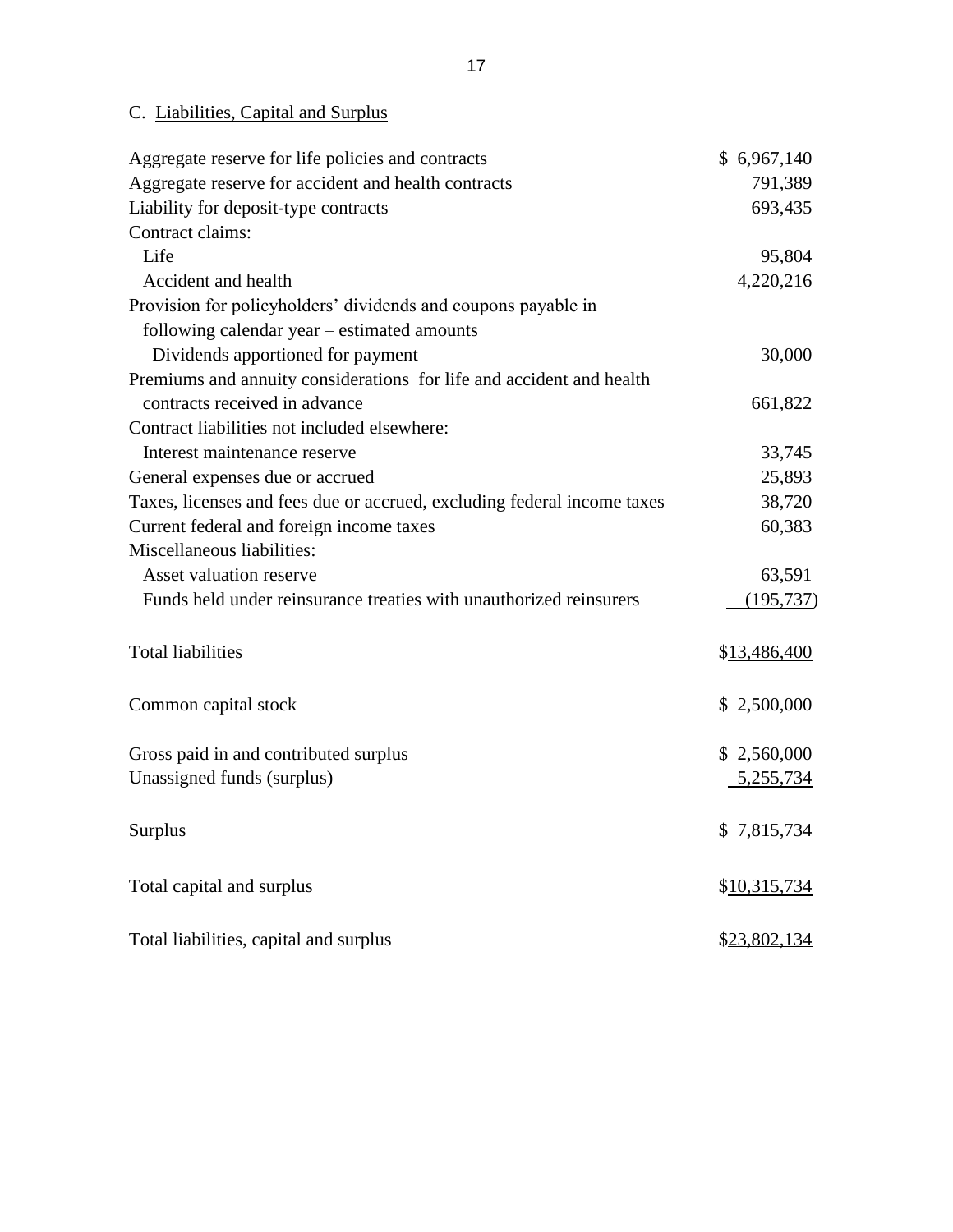D. Condensed Summary of Operations

|                                                             | 2012         | 2013         | 2014         |
|-------------------------------------------------------------|--------------|--------------|--------------|
| Premiums and considerations                                 | \$20,637,654 | \$27,832,110 | \$40,979,280 |
| Investment income                                           | 302,112      | 328,520      | 395,895      |
| Commissions and reserve adjustments                         |              |              |              |
| on reinsurance ceded                                        | 1,276,045    | 1,925,414    | 366,724      |
| Miscellaneous income                                        |              | 6,033        | 30,778       |
| Total income                                                | \$22,215,811 | \$30,092,077 | \$41,772,677 |
| Benefit payments                                            | \$9,045,874  | \$12,047,383 | \$17,453,297 |
| Increase in reserves                                        | 497,874      | 930,948      | 2,823,506    |
| Commissions                                                 | 8,132,340    | 11,737,595   | 15,137,978   |
| General expenses and taxes                                  | 1,457,286    | 1,903,025    | 2,888,004    |
| Increase in loading on deferred and<br>uncollected premiums | (11,697)     | (8,305)      | 9,860        |
| <b>Total deductions</b>                                     | \$19,121,677 | \$26,610,646 | \$38,312,645 |
| Net gain                                                    | \$3,094,134  | \$3,481,431  | \$3,460,032  |
| Dividends                                                   | $\theta$     | $\theta$     | 9,664        |
| Federal and foreign income taxes incurred                   | 512,459      | 572,285      | 546,476      |
| Net gain from operations before                             |              |              |              |
| net realized capital gains                                  | \$2,581,675  | \$2,909,146  | \$2,903,892  |
| Net realized capital gains                                  | 31,387       | 152,508      | 115,617      |
| Net income                                                  | \$2,613,063  | \$3,061,656  | \$3,019,507  |

 The increase in "premiums and considerations" in 2014 was primarily a result of the Company assuming 100% of SLAIC's supplemental medical business during that year.

 The decrease in "commissions and reserve adjustments on reinsurance ceded" in 2014 was primarily due to a change in the Company's reinsurance strategy on its international business. In 2013, the Company was ceding 90% of its international business through a quota share agreement. In 2014, the Company purchased excess of loss coverage in lieu of the quota share agreement. This greatly reduced the total ceded commissions in 2014.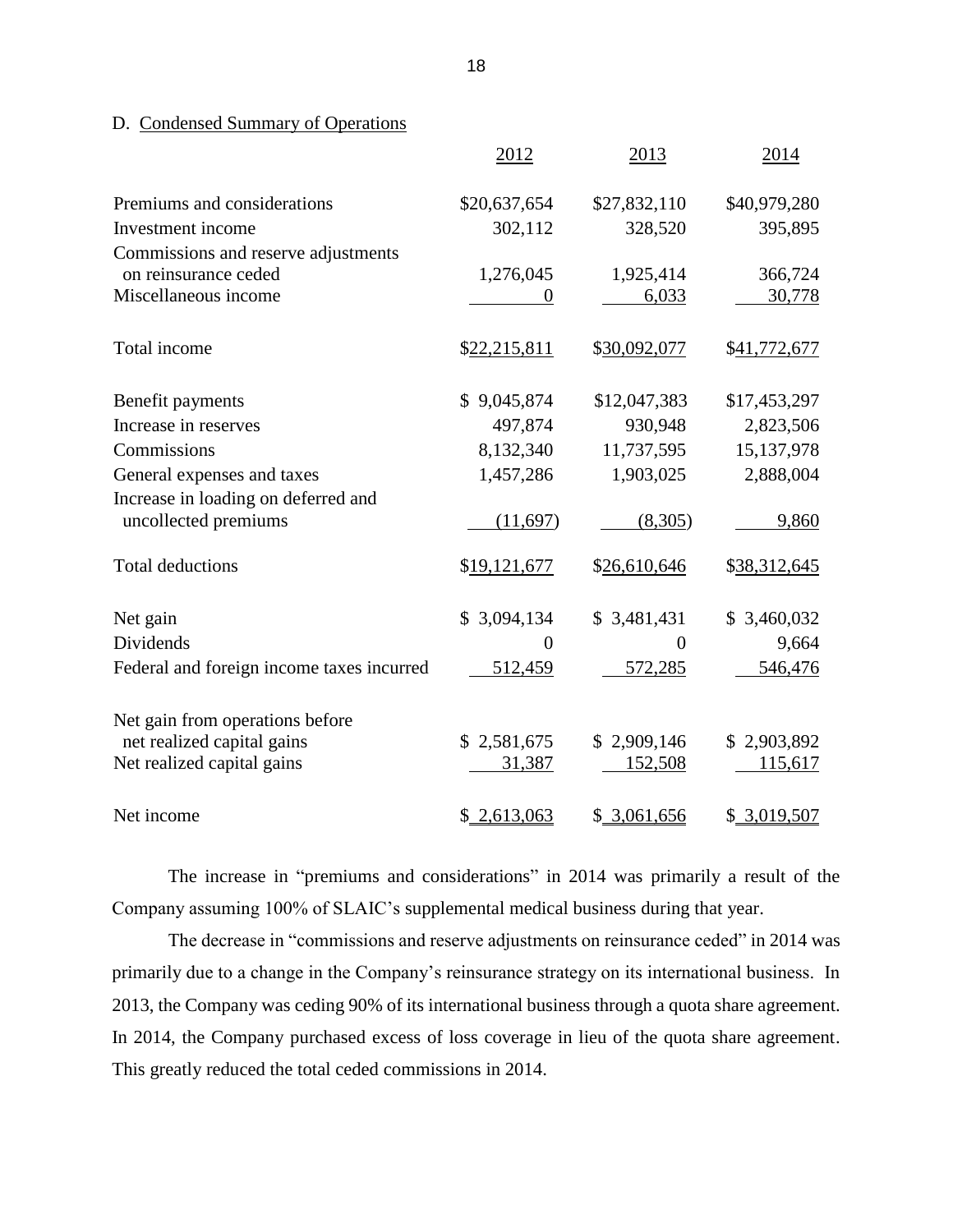<span id="page-21-0"></span> The increase in reserves from 2013 to 2014 is related to two specific reinsurance transactions: 1) the termination of the 90% quota share agreement on the international block of business which resulted in the reserves on the Company's records to increase and 2) the assumption of an additional 50% of SLAIC supplemental medical business.

 The increase in "General expenses and taxes" from 2013 to 2014 was primarily due to Company's 90% quota share agreement resulting in an additional \$1 million in administrative fees changes in the Company's international reinsurance business with the termination of the in 2014.

#### E. Capital and Surplus Account

|                                                                  | 2012           | 2013             | 2014         |
|------------------------------------------------------------------|----------------|------------------|--------------|
| Capital and surplus,                                             |                |                  |              |
| December 31, prior year                                          | \$6,159,505    | \$7,480,318      | \$9,083,006  |
| Net income                                                       | \$2,613,063    | \$3,061,656      | \$3,019,507  |
| Change in net unrealized capital gains (losses)                  | (46, 456)      | 322              | 42,608       |
| Change in net deferred income tax                                | (32, 417)      | (29,261)         | (27, 829)    |
| Change in non-admitted assets<br>and related items               | 124,600        | (2,243)          | 46,439       |
| Change in liability for reinsurance in<br>unauthorized companies | (554, 289)     | 303,859          | 250,430      |
| Change in reserve valuation basis                                | $\overline{0}$ | $\overline{0}$   | (183, 363)   |
| Change in asset valuation reserve                                | (44, 129)      | (52, 188)        | 41,458       |
| Capital changes:                                                 |                |                  |              |
| Transferred from surplus                                         | 100,000        | $\theta$         | 1,400,000    |
| Surplus adjustments:                                             |                |                  |              |
| Transferred to capital (Stock Dividend)                          | (100,000)      | $\boldsymbol{0}$ | (1,400,000)  |
| Dividends to stockholders                                        | (589, 108)     | (1,555,013)      | (1,849,585)  |
| <b>Amortization Ceding Commission Block Sale</b>                 | (150, 451)     | (124, 435)       | (106, 932)   |
| Rounding                                                         | $\theta$       | (8)              | (5)          |
| Net change in capital and surplus for the year                   | \$1,320,813    | \$1,602,688      | \$1,232,728  |
| Capital and surplus,                                             |                |                  |              |
| December 31, current year                                        | \$7,480,318    | \$9,083,006      | \$10,315,734 |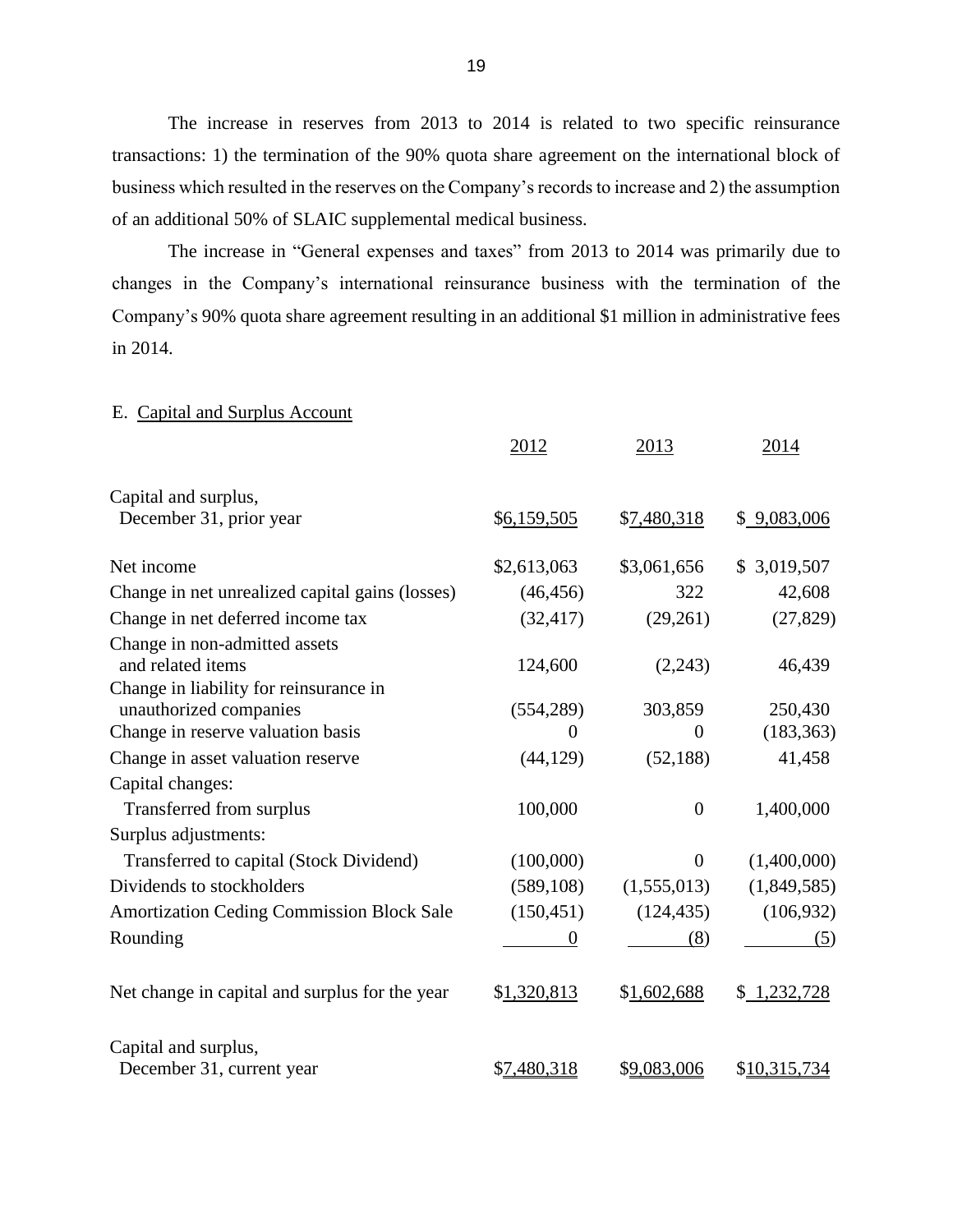## <span id="page-22-0"></span>F. Reserves

 included an examination of related asset adequacy analysis in accordance with Department Regulation No. 126. During the review, concerns were raised regarding a potential lack of conservatism with respect to the Company's asset adequacy analysis. In response, the Company The Department conducted a review of reserves as of December 31, 2014. This review committed to refine its methodology in a manner acceptable to the Department.

 The examiner recommends that the Company continue to use the reserving methodology as agreed upon with the Department.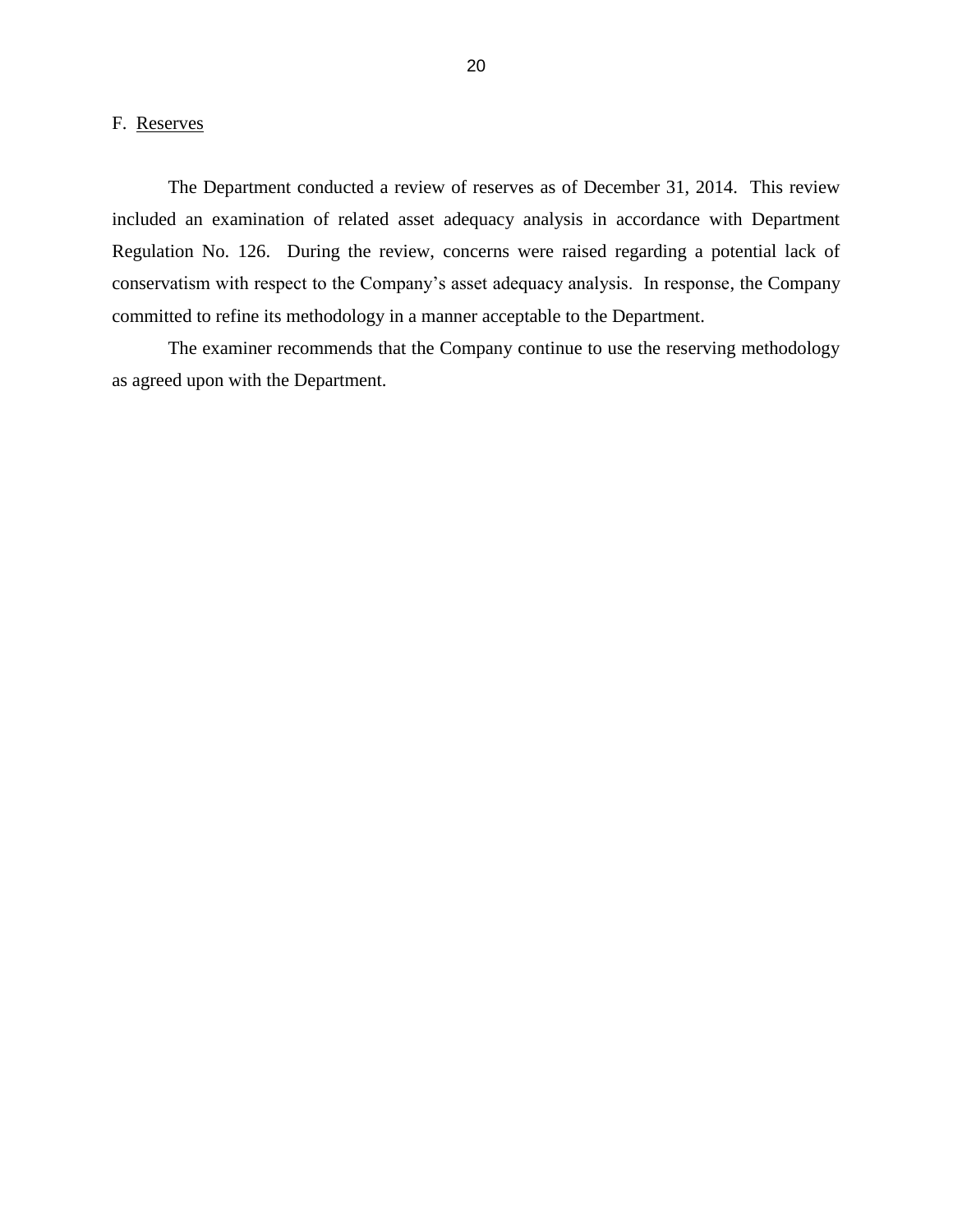#### 7. PRIOR REPORT SUMMARY AND CONCLUSIONS

<span id="page-23-0"></span> Following are the violations and recommendations contained in the prior report on examination and the subsequent actions taken by the Company in response to each citation:

Item Description

 A The examiner recommended that the Company continue to take steps to mitigate the risks and areas of concern as noted by the examiners relative to its IT Systems.

> The Company has established an on-going system to identify and mitigate risks the field of IT and systems security, and the use of outside consultants to periodically review existing systems. The examination confirmed the within its IT Systems which includes regular management meetings to address potential areas of risk, continuing education by management and IT personnel in establishment of a risk management system to specifically address IT risks.

 B The examiner recommended that the Company establish and maintain an function to provide management and the audit committee with ongoing independent, adequately resourced, and competently staffed internal audit assessments of the Company's risk management processes and the accompanying system of internal control.

> The Company began its formal internal audit function in November 2012 by worked closely with the external auditors during the audit of the 2012 financial statements and has made regular reports to the Audit Committee since that time. The examination confirmed the formal establishment of an internal audit function hiring an experienced accountant who reports directly to the independent Audit Committee of the board of directors of the Company. The internal auditor that reports to the Audit Committee.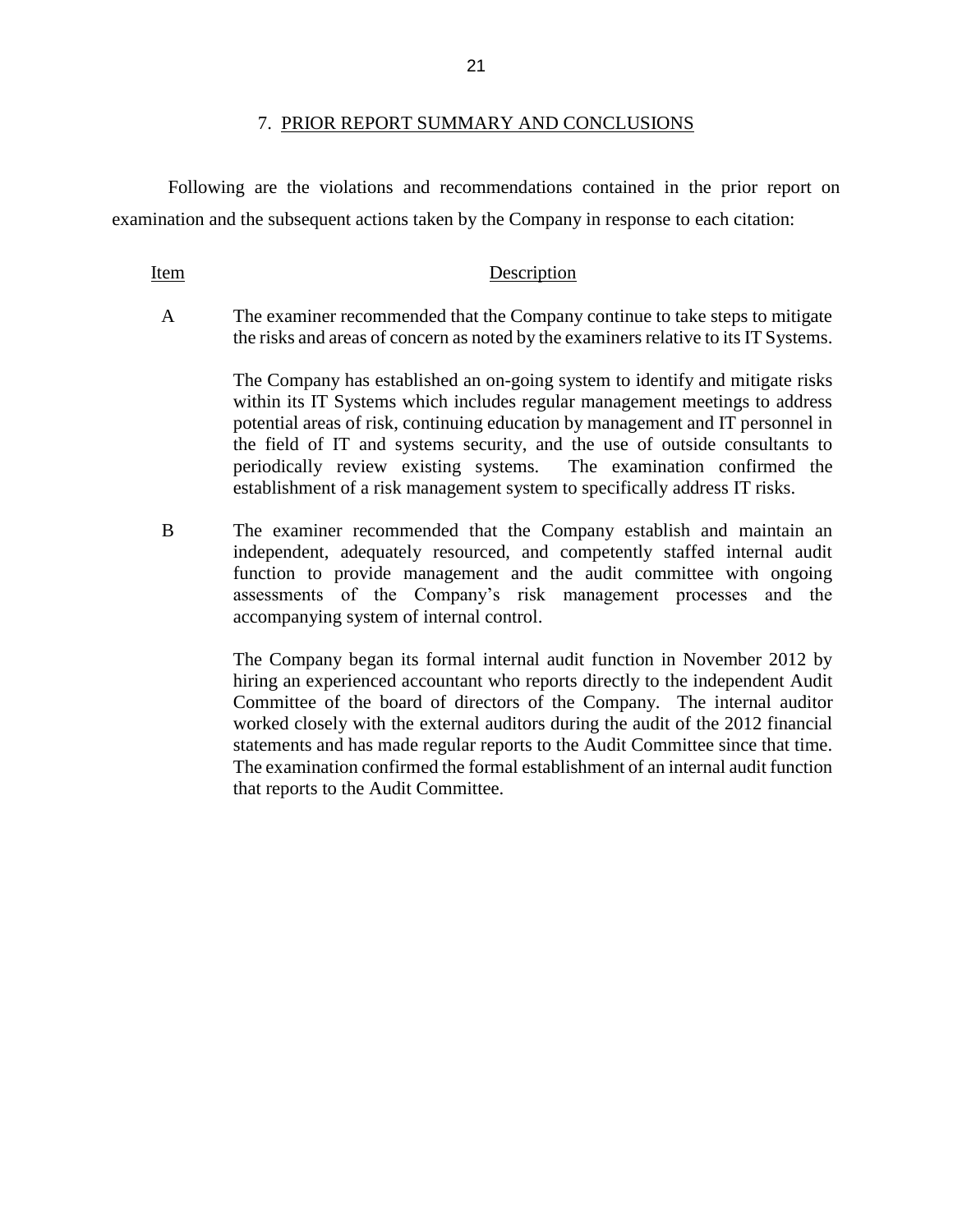# 8. SUMMARY AND CONCLUSIONS

<span id="page-24-0"></span>Following is the recommendation contained in this report:

| <u>Item</u>  | Description                                                                                                               | Page $No(s)$ . |
|--------------|---------------------------------------------------------------------------------------------------------------------------|----------------|
| $\mathsf{A}$ | The examiner recommends that the Company continue to use the<br>reserving methodology as agreed upon with the Department. | 20             |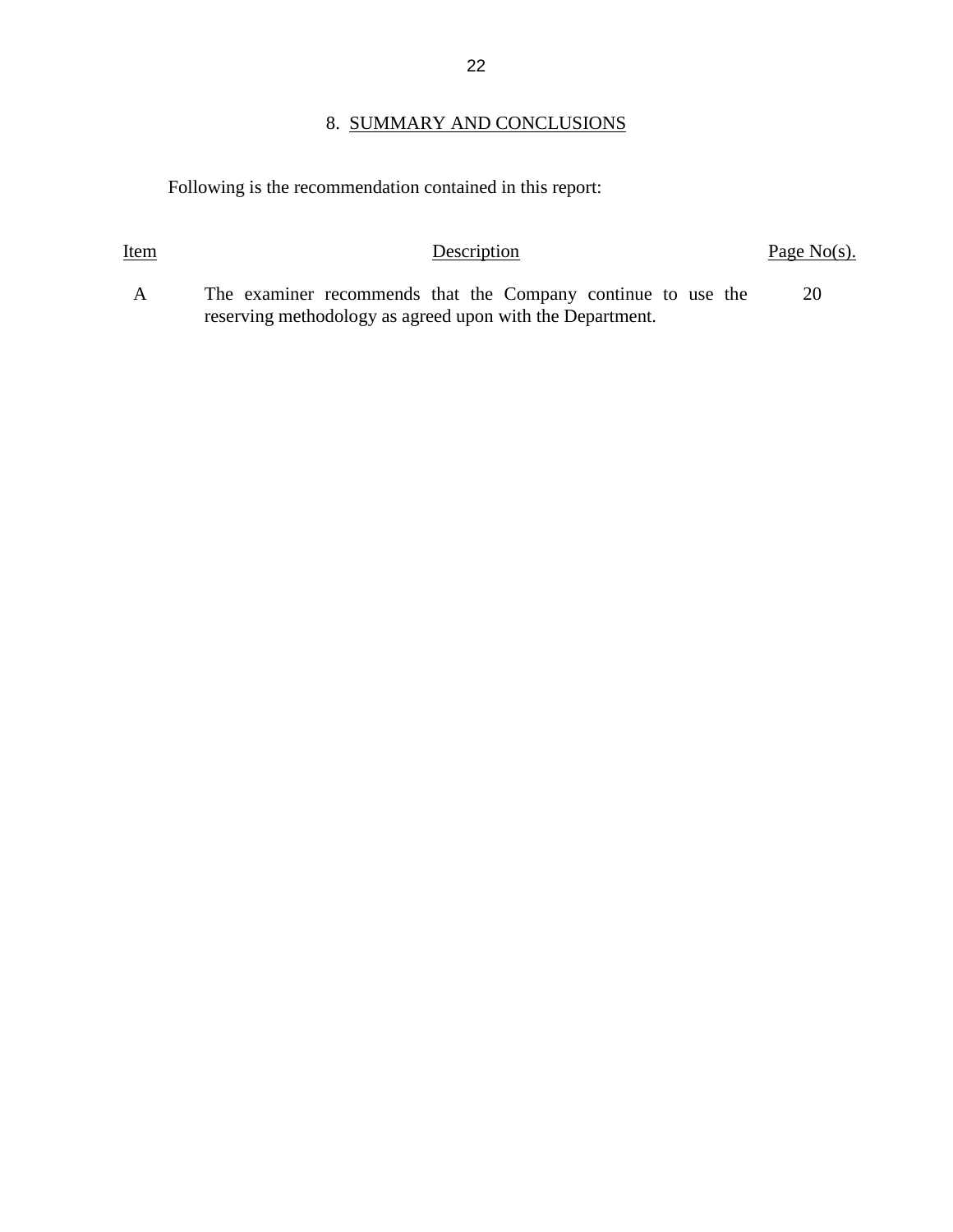Respectfully submitted,

/s/

Amber L. Kinney, CFE Risk & Regulatory Consulting, LLC

## COUNTY OF NEW YORK ) STATE OF NEW YORK ) )SS:

COUNTY OF NEW YORK )<br>Amber L. Kinney, being duly sworn, deposes and says that the foregoing report, subscribed by her, is true to the best of her knowledge and belief.

/s/

Amber L. Kinney

Subscribed and sworn to before me

this day of